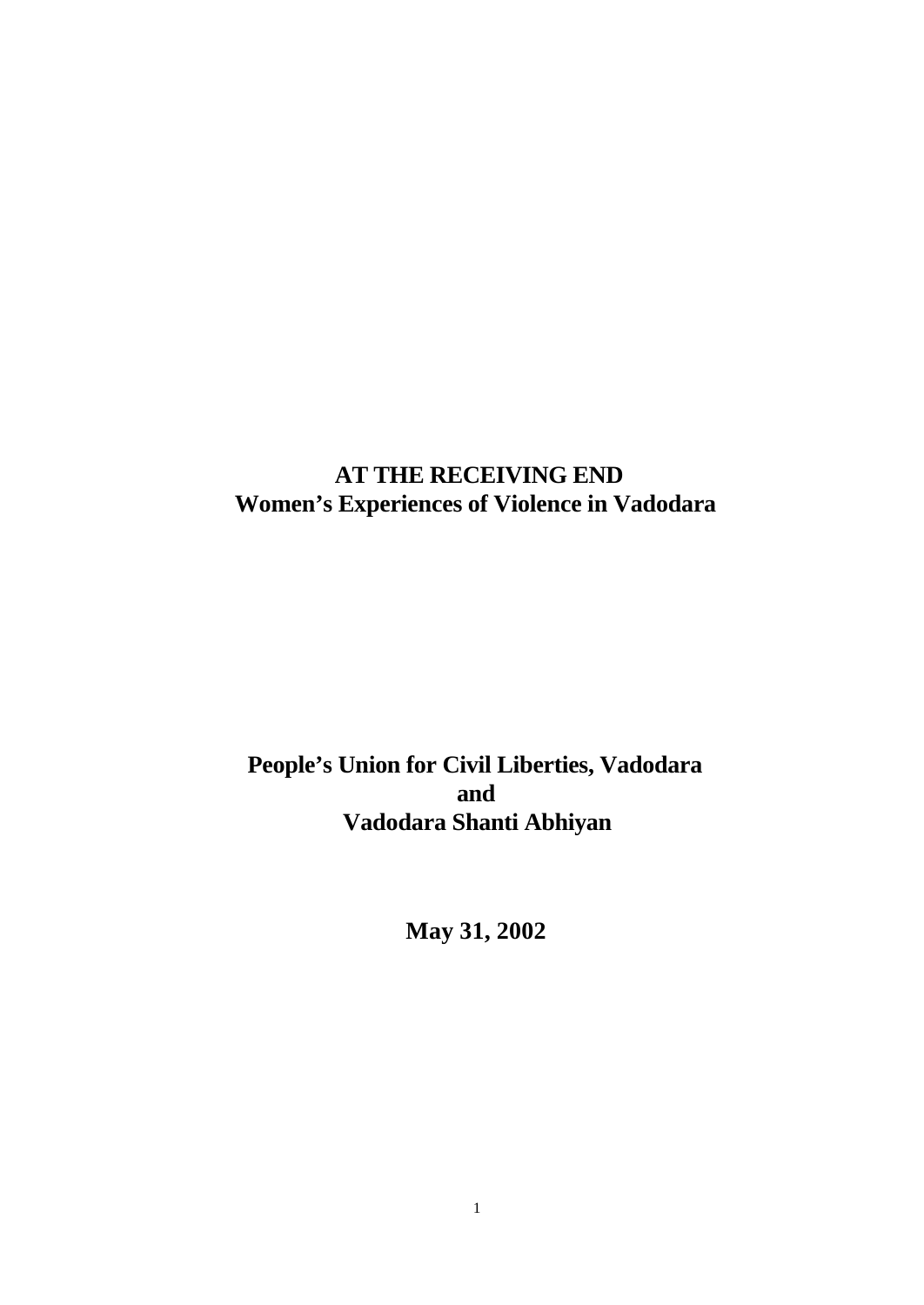Those involved in PUCL/Shanti Abhiyan Women's Cell*: Deeptha Achar, Ranjit Contractor, Bina Srinivasan, Trupti Shah, Rita Choksi, Jehanara Rangrej, Hamida, Najma Sheikh, Sherbano, Maya Valecha, Nandini Manjrekar, Amita Verma, Preeti Patel, Geeta Rathwa, Shobha Shah, NimishaDesai, Mamta Baxi, Bela Waghela, Renu Khanna* Other friends whose contribution is warmly acknowledged*: Apurva Karwar, Chayanika Shah, Darshana Wani, Hasina Khan, Jaya Menon, Juin Datta, Lakshmi Murthy, Meena, Pratima Prajapati, Raksha Prajapati, Ranjan Patel, Ranjana Padhi, Reetika Khera, Sadiqa Saleri, Shaheen Safri, Shalini, Shiraz Balsara, Sr Lucy, Sunita Parmar, Swati Desai and T Laxmi Saraswati.*

*Deeptha Achar (deepthasan@sify.com), Renu Khanna (chinu@wilnetonline.net), and Trupti Shah (rohit\_trupti@yahoo.com) are responsible for the contents of this report and any omissions thereof.*

*Suggested Contribution for this Report: Rs 20/-*

# **AN APPEAL**

*The PUCL - Vadodara and Shanti Abhiyan has designated SAHAJ to receive donations on behalf of the front. Till May 31, 2002, more than ten lakh rupees have been received and spent. Mailing address for donations: SAHAJ, 1 Tejas Apts, 53 Haribhakti Colony, Baroda 39007, India. Ph: 91 265 340223. Email: chinu@wilnetonline.net, shanti\_pucl@yahoo.com*

Published by PUCL, Vadodara and Printed at : Bharti Printers, Bajwada, Vadodara - 390 001. May 2002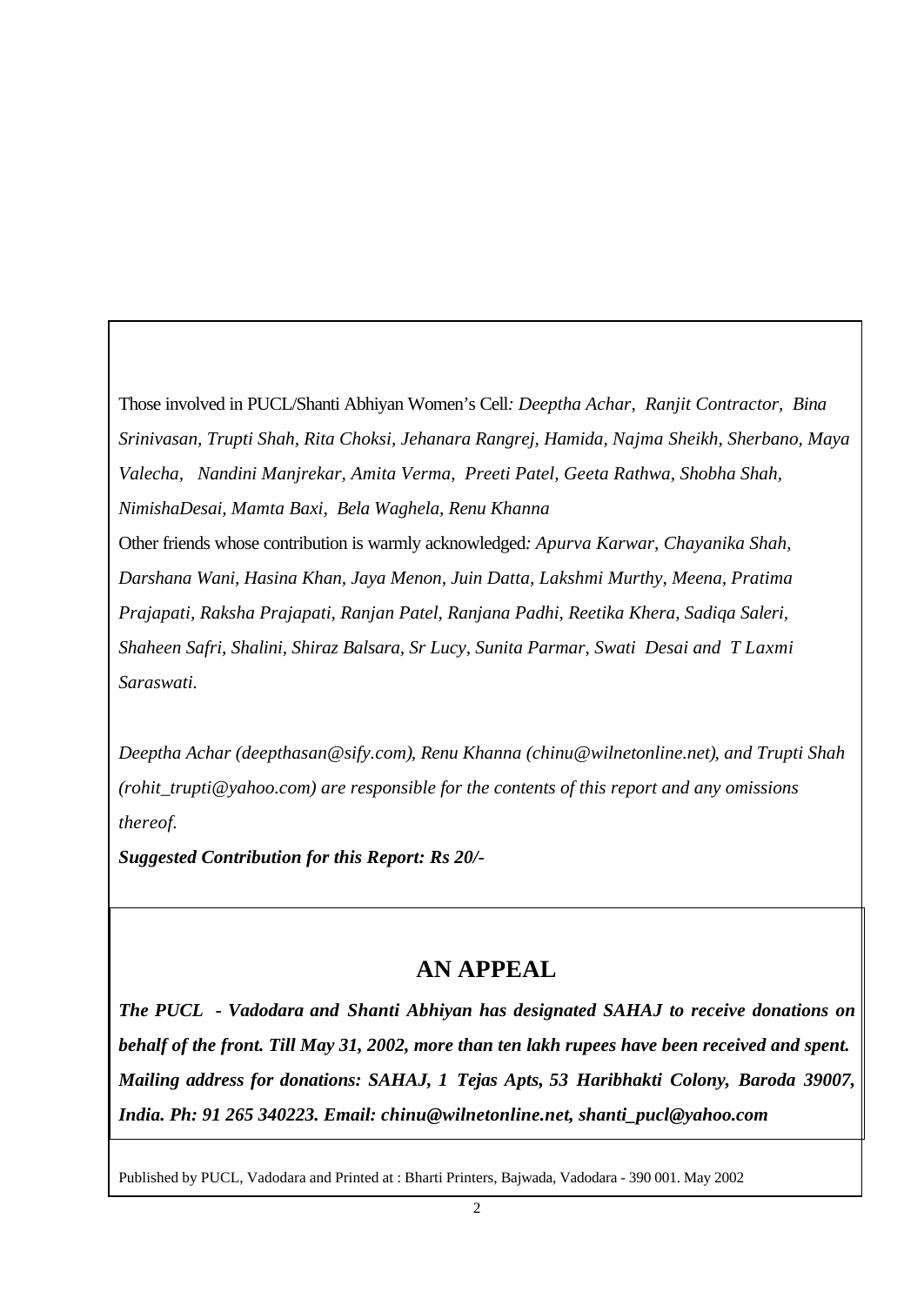## **About PUCL Vadodara and Vadodara Shanti Abhiyan**

PUCL (People's Union for Civil Liberties) and Shanti Abhiyan are two major forums active in Vadodara for more than a decade. Several progressive organisations and individuals have participated in these forums over the years. During the 1992 riots, people from Sarvoday groups, women's organisations, trade unions, environmental groups, NGOs working in community health and development, concerned academicians and progressive individuals working for peace and harmony decided to work under one banner, which was subsequently named Shanti Abhiyan. Similarly, activists working for human rights from many of the above mentioned organisations came together under the banner of PUCL. Over the years the PUCL undertook several fact-finding missions during communal violence, atrocities on Dalits, women, slum dwellers and environmental issues, published fact finding reports and filed public interest litigation on issues of human rights violation. PUCL members also organised programmes to create awareness about human rights among society. There are many common organisations and individuals working in both the forums.

PUCL - Shanti Abhiyan have undertaken a range of activities and about 100 volunteers have contributed at various point of time for different activities from end February to May 2002 These activities can be broadly classified as follows:

1. Organising peace committees

.

- 2. Organising awareness and protest programmes
- 3. Pressurising and liaison with Police and administration to save human life and property.
- 4. Undertaking fact-finding and analysis of the situation
- 5. Representation of the voices of victims, analysis of ground level situation and organising representation to various commissions.
- 6. Working for relief and rehabilitation
- **7.** Satyagrah against injustice and Police atrocities

These activities were in response to the situations and events that occurred each day. The activities emerged and were not always the result of very serious or long drawn out planning. Co-ordination processes and mechanisms were also informal, and often not to the satisfaction of many. Despite these limitations we were able to establish a presence in Vadodara both among the administration and among the affected citizens.

Some women's organisations and women activists are an intrinsic part of the PUCL Vadodara - Shanti Abhiyan. Several minority women have also emerged as activists in the process of the three months since Feb. 27 and joined the forum. The informal women's cell of PUCL-Shanti Abhiyan has been active in fact finding among affected women, and acting as a pressure group on women's issues. We have been continually drawing attention of the Police Commissioner and the Collector on the trials and tribulations that women have been going through. Women's rights' activists have also been organising groups of affected women to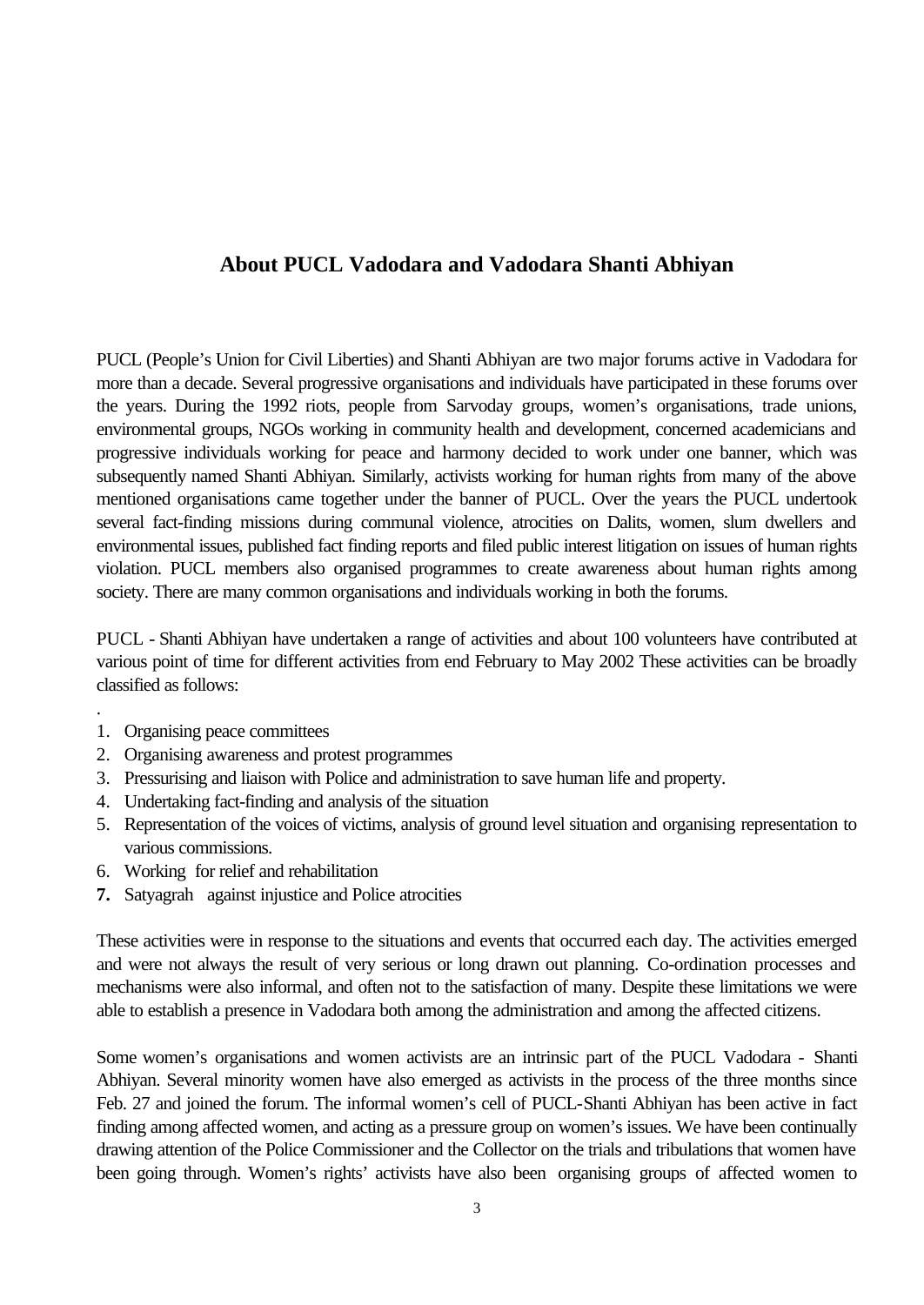depose before the various commissions. Specifically, we have organised women's depositions for the NHRC, NCW, Editors' Guild, Concerned Citizens' Tribunal and the National Women's Group. We have also organised signature campaigns and sent letters to the Prime Minister and the President of India. Public events like the International Women's

Day celebrations on March 8 and the Vadodara Ekta Diwas on May13 were also initiated by the 'women's cell' of PUCL- Shanti Abhiyan. These events were not restricted to women, men and women from all communities joined in large numbers to express solidarity against the genocide and its effects on women of Vadodara.

During the second and third phases of violence from  $15<sup>th</sup>$  March onwards, the Police played a prominent, if unsavoury, role in terrorising Muslim residents of localities through partisan and brutal combing operations and arrests. Women, in particular, were subject to extreme forms of harassment by the Police in their own homes. In many cases this occurred when men had fled their homes out of fear of Police repression. Police remained mute spectators to the stone throwing and abuses hurled by the mobs instigating violence. In addition the Police forcibly entered Muslim homes, destroying property and assaulting and arresting innocent men, beating women (not even sparing pregnant women), issuing sexual and communal threats in abusive language, and vandalising their houses. When no action were taken by the Police Commissioner to stop this atrocities, the PUCL - Shanti Abhiyan decided to stage a satyagrah against this Police inaction and brutality. From 30<sup>th</sup> April to  $3<sup>rd</sup>$  May 2002 every day, groups of at least 25 Muslim men and an equal number of women took out silent peace marches and courted arrest. The most important positive impact of the satyagrah was that many Muslim women came out on the streets for the first time. Being part of a collective public action reduced their feelings of helplessness and frustration to some extent and increased their confidence.

Women's activists worked closely with relief camp organisers to provide relief material like food, clothes, footwear, etc. at various points of time to people living in camps and other shelters. At one point because of the continuous curfew, daily wagers not directly affected by the violence were also suffering from hunger. Distribution of rations for such affected families of all communities in the Panigate, Karelibaug and Tandalja areas was organised by PUCL-Shanti Abhiyan. *Laris*, sewing machines, other means of livelihood as well as amounts for small working capital and some basic household items are also being provided as people are trying to restart their lives. The forum is also helping affected people get their compensation and other dues from government. Activists have been helping file FIRs and the writing of complaints to the Police and the Collector and other authorities.

PUCL-Shanti Abhiyan women activists were also part of peacekeeping efforts, discussions and dialogues with women of both communities. We recognise that several majority women are pawns in the hands of fundamentalist Hindutva forces and are as vulnerable as minority women. Although our agenda has emerged in the context of minority women, we realise that our work has to encompass the campaigns of fear and hatred that are being systematically promoted by the Hindutva forces.

This report contains women's experiences of the genocide in Vadodara. We include in the document a few testimonies of affected women as well our petitions and letters to the Prime Minister and President of India.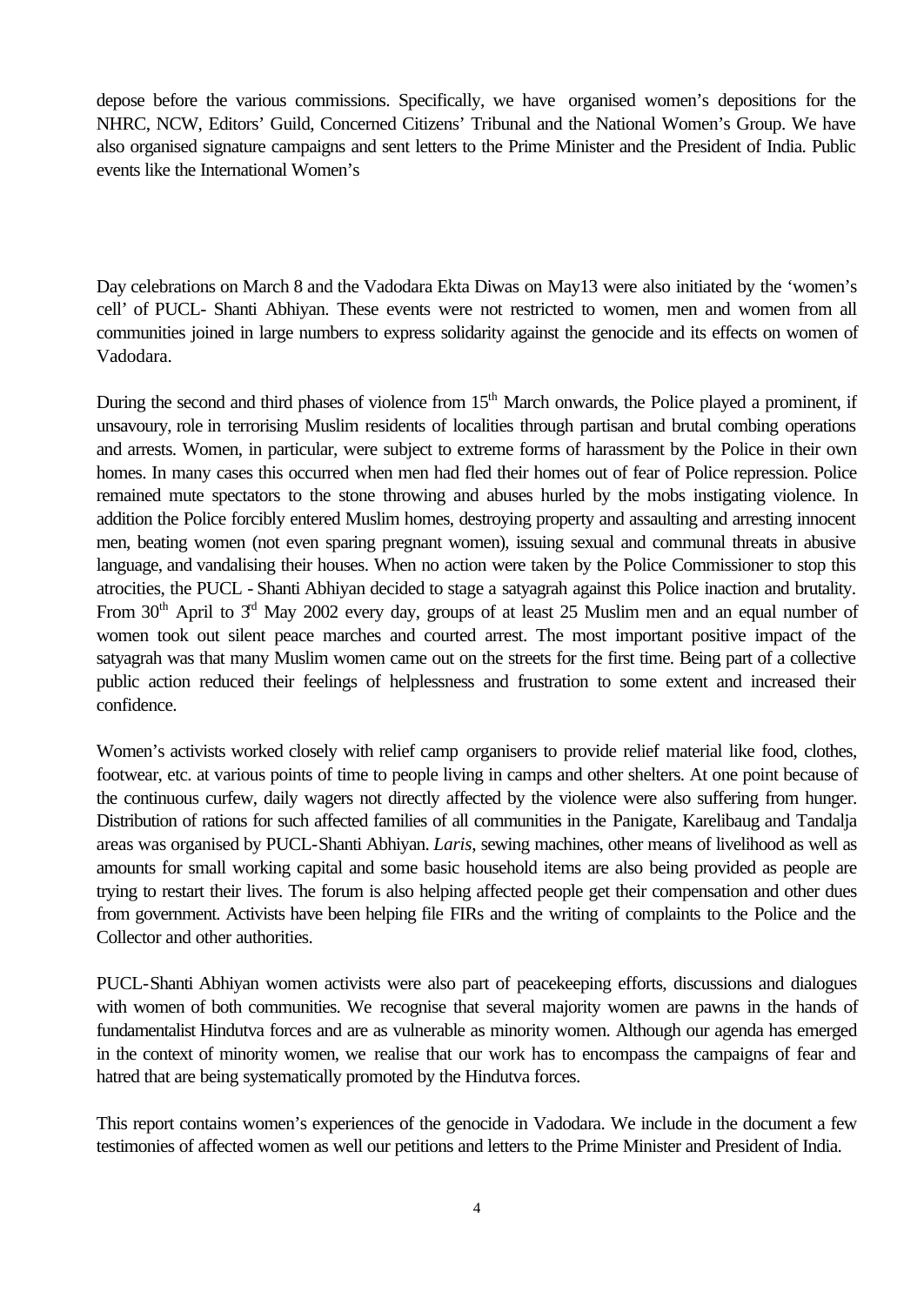## **WOMEN'S EXPERIENCES** *February 27 – May 10 2002, Vadodara*

#### **INTRODUCTION**

Fact-finding teams who visited various affected *bastis* and relief camps run by the *jamaats* in Vadodara have gathered a large number of testimonies and accounts of the violence from women. PUCL fact-finding teams focused, by and large, on discussions and interviews with Muslim women as they had borne the brunt of the violence. However, several discussions have been held with women from across various communities and persuasions. Apart from interacting with and interviewing a wide cross-section of people affected by the violence, many discussions were also held with the police and the administration. The following account has been put together on the basis of detailed interviews with women as well as from direct observation of the prevailing situation. All women, regardless of caste, class and community, have been significantly affected by the ongoing violence that has systematically dislocated their everyday living.

The wide range of data collected by fact-finding teams reveal that the violence in Vadodara affected most women in some way or the other. Lives of minority women have of course changed drastically. However, women from all communities were also affected by the fear and terror promoted by the state and the police. Hindu women were caught in a fear psychosis about attacks by the 'other'. This largely stemmed from rumours that were being systematically spread by communal organisations in different areas, through various pamphlets and booklets, as well as rumour mongering by the local press.

Although the livelihoods of all poor, working-class women have been affected, the situation in Muslim households has been far more serious, with hunger being an acute problem because minority men were unable to go out to work fearing attacks. The deep sense of betrayal that women feel by neighbours and children 'who grew up in front of my eyes (in my *aangan*)' is seen across classes. Thus all women, regardless of caste, class and community, have been significantly affected by the ongoing violence that has systematically dislocated their everyday living.

There have been multiple effects on Hindu women. At one level, they have gained a new visibility in and access to the public sphere. This was evident in the *"Ram Dhun"* program of 15 March where they participated enthusiastically in celebrations in the many temples in the city in large numbers. Also noteworthy is the fact that they have taken active part in violence, in small though significant numbers. Area reports from Baranpura, Bajwa and Navayard, among others, reveal that women have been active members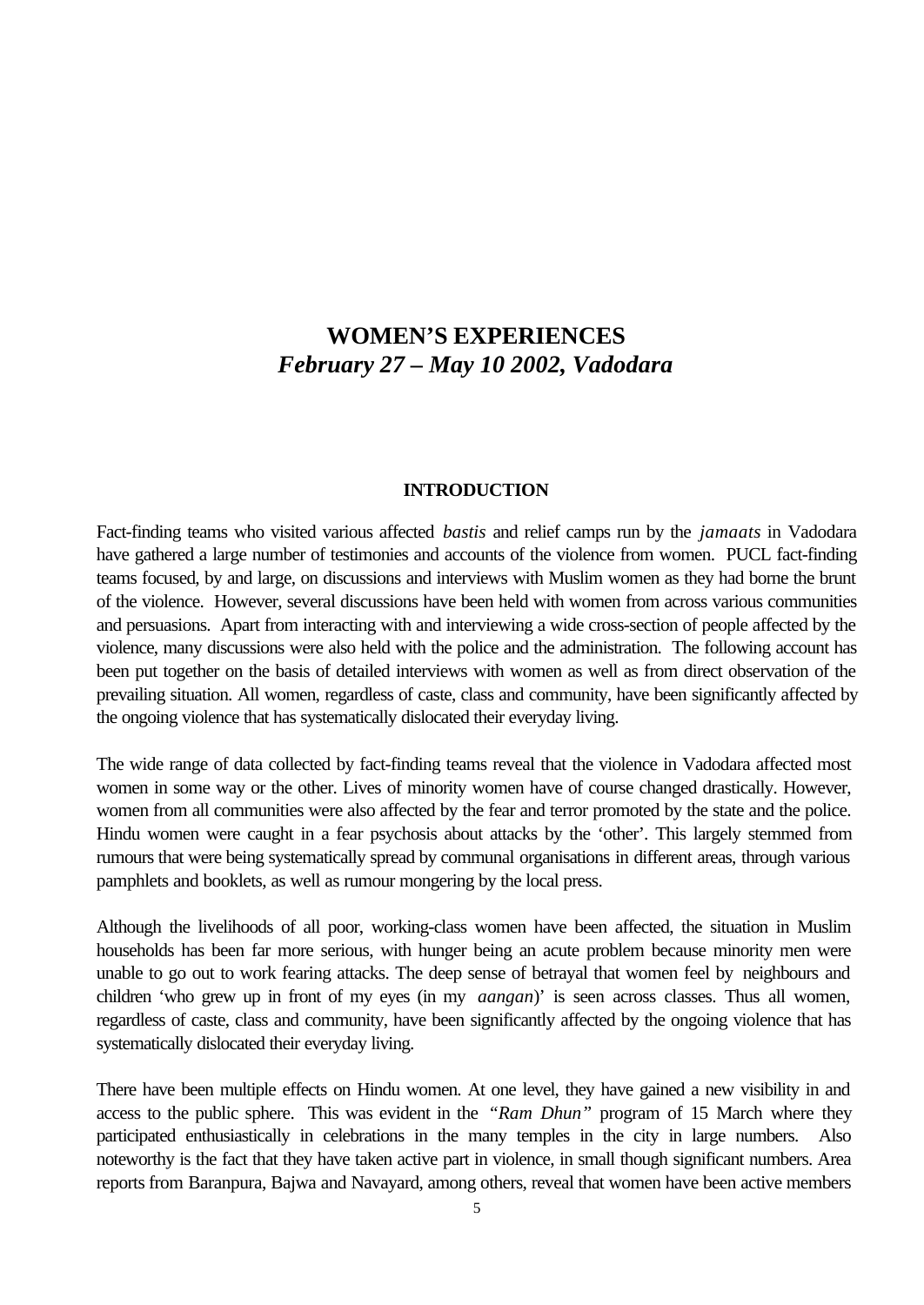of the attacking mobs. Some prominent women leaders have also been named in affected persons' testimonies. On March 1 in Atladara, the Sarpanch Kantaben Sanabhai Vasava was one of the main persons in the mob. Kanchanben Barot, a BJP Councillor in the ESI Hospital area was seen to move around with a sword along with others in the mob. In Bajwa, Jayaben Thakkar was part of the attacking mob. Women have played a role in looting as well, as is evident in arrests made in Vadodara. These arrests were widely reported in newspapers in mid-March.

Importantly, they have taken the lead in mobilizing and organization of various activities. Several women's delegations which included members of the BJP and VHP made representations and

complaints to the several investigating teams and commissions including NHRC and NCW. These new roles seem to have been played with increasing ease and social sanction.

At another level, women are undeniably an agency through which the ideology of hatred is being perpetuated. PUCL fact-finding teams report that the level of hate among the Hindu women was alarming. Although they started off sounding sympathetic ('*bahut bura hua',* etc as seen in the infamous Best Bakery case) very soon they defended the violence saying, "they had it coming", etc. Women are very much part of a systematic hate-the-Muslims campaign that has been in place for the last few years. They feel threatened by Muslims, economically and socially: "They have 4 wives and 20 children, they will overrun us, they don't use contraception, etc. They are taking away all our business, we are becoming poor." PUCL teams have pointed out the manner in which the line between hating Muslims to condoning their killing and encouraging it has been crossed, at least partly on account of the fear psychosis that centres around the notion of the 'dangerous Other.' The insecurity of Hindu women is, in many ways, a product of Hindutva ideology that sets them up as vulnerable to sexual attack by Muslim men. These perceptions are irrational and have no sound basis; nevertheless their experience of fear is clearly real.

Concerns over safety and security have reshaped their daily lives even as they participate in the creation of such an environment. Affluent Hindu women routinely stayed up all night with the men in middle/upper class housing societies for fear of Muslim attacks, albeit in traditional gender roles, providing tea and snacks at regular intervals to the local vigilante men. Others, who have not gone along with the dominant outlook, have been threatened/abused for helping Muslims or even professing secular ideology.

Dalit women have, more or less, allied with the upper castes during the violence. This has been seen in areas like Baranpura, Navidharti, Navayard and Fatehpura. This has resulted in the Hinduization of Dalit women on a scale never before witnessed in Vadodara. Dalit women, frequently working class, have been badly hit by the post-Godhra violence. Continuous curfew as well as the atmosphere of fear has resulted in acute economic distress. Many women who worked as daily wagers or domestic help could not reach their places of work, and many have lost employment. Loss of earnings has resulted in a rising incidence of impoverishment and hunger. PUCL teams observed greater anxieties among Dalit women regarding life and property as compared to upper caste women at least partly because Dalit *bastis* lie almost always alongside Muslim *bastis*. In Kagda Chawl, a Hindu woman who is a head loader in the wholesale vegetable market, and lives amidst Muslim families recounted, how during combing operations the police barged into her home too. Because she is on good terms with the Muslim youth (and probably helped shelter them) the police call her a traitor. Further, longstanding alliances forged by Dalit and Muslim women on the basis of shared socioeconomic concerns, as also neighbourhood spaces, seem to have broken down. The women of Jhanda Chowk of Kisanwadi as well as the women of Baranpura articulated this very clearly. Bhanuben Parmar, a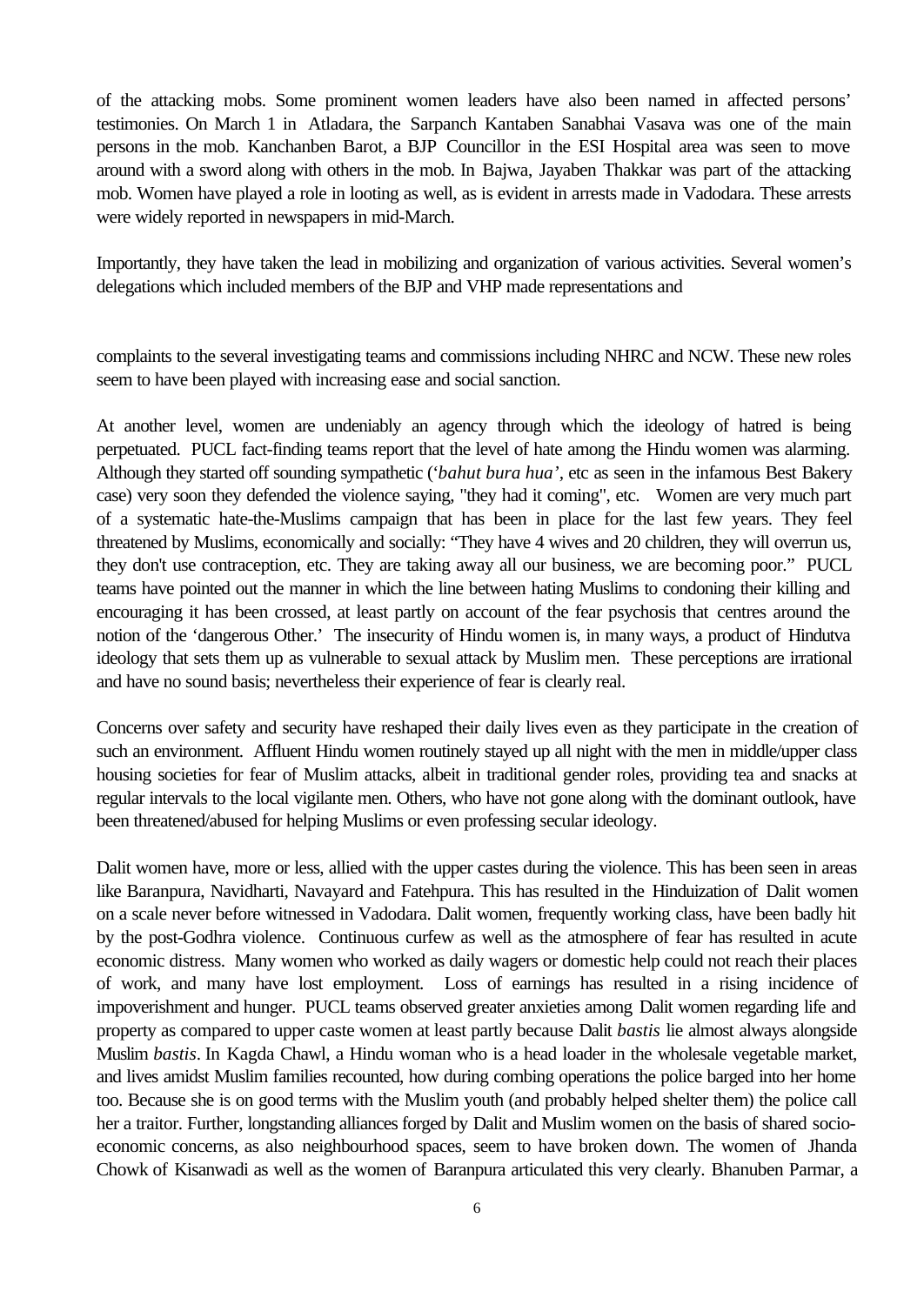resident of Fatehpura recounted in her testimony before the Citizens' Tribunal how she is still very concerned about her Muslim neighbours and friends, but is forced to keep herself aloof from them. All Hindu women in her *basti* feel that the police will punish them if they maintain their earlier close relationships with their Muslims friends. Nevertheless, some women have shown great personal bravery in order to safeguard life and property of their Muslim neighbours. In Kisanwadi Hussaini Chowk, Maharashtrian women stated that they had been salvaging the belongings of their Muslim neighbours and storing them till the Muslim families could return home. Dalit *bastis,* have also been more prone to "combing operations" conducted by the police, and many women have been beaten and injured by the police, though the scale bears no comparison with that of Muslim women.

The position of minority households is not comparable to that of any other group. With their life and property under systematic attack, contending with unresponsive, indeed, biased police and administrative personnel, women of minority households have been facing a grim situation. Hunger is an acute problem as neither women nor men are in a position to go out to work (as of April 1, 2002. The situation by June 1, 2002 has improved somewhat.) Hundreds of families have been displaced and rehabilitation is a distant possibility. The social tensions of living in unsafe times is exacerbated by the deep sense of betrayal experienced by the women especially when they have suffered attacks by neighbours and children who 'grew up in front of our eyes'.

#### **KEY EMERGING ISSUES**

From the testimonies and personal accounts of the women, several persistent themes emerged. Because the patterns and nature of violence changed during the three phases, the experiences of women and what they articulated as their issues also differed over the three phases. In the first phase of violence between Feb. 28 and March 8, for instance, women recalled their pain and terror as they left their homes and saw them being looted and burnt. Many women were separated from their husbands and expressed their anxieties about their husbands' whereabouts. In the second phase following March 15 what stood out more was their suffering at the hands of the police. In fact after the first phase, most testimonies centered around the police atrocities on women during the combing operations.

#### **Police Atrocities**

Women have consistently complained about police brutality during "combing operations." We have documented instances where discriminatory 'combing' has taken place, where police forces have selectively combed areas and *bastis* of the minority community alone. This arbitrary combing has taken place despite the fact that it was the minority community that was under attack. Some of their excesses are listed below.

- Pulling women from their homes, sometimes dragging them by the hair.
- Abusing, using curse words with religio-sexual connotations.
- Beating women, including old, widowed women; sometimes so severely that medical treatment was required.
- Hitting pregnant women on their stomachs with butts of guns.
- Violating the right to practice religion by bursting into homes during prayer timings and treating the Quran Sharif with disrespect.

Various women in oral and written complaints to the Commissioner of Police have identified many police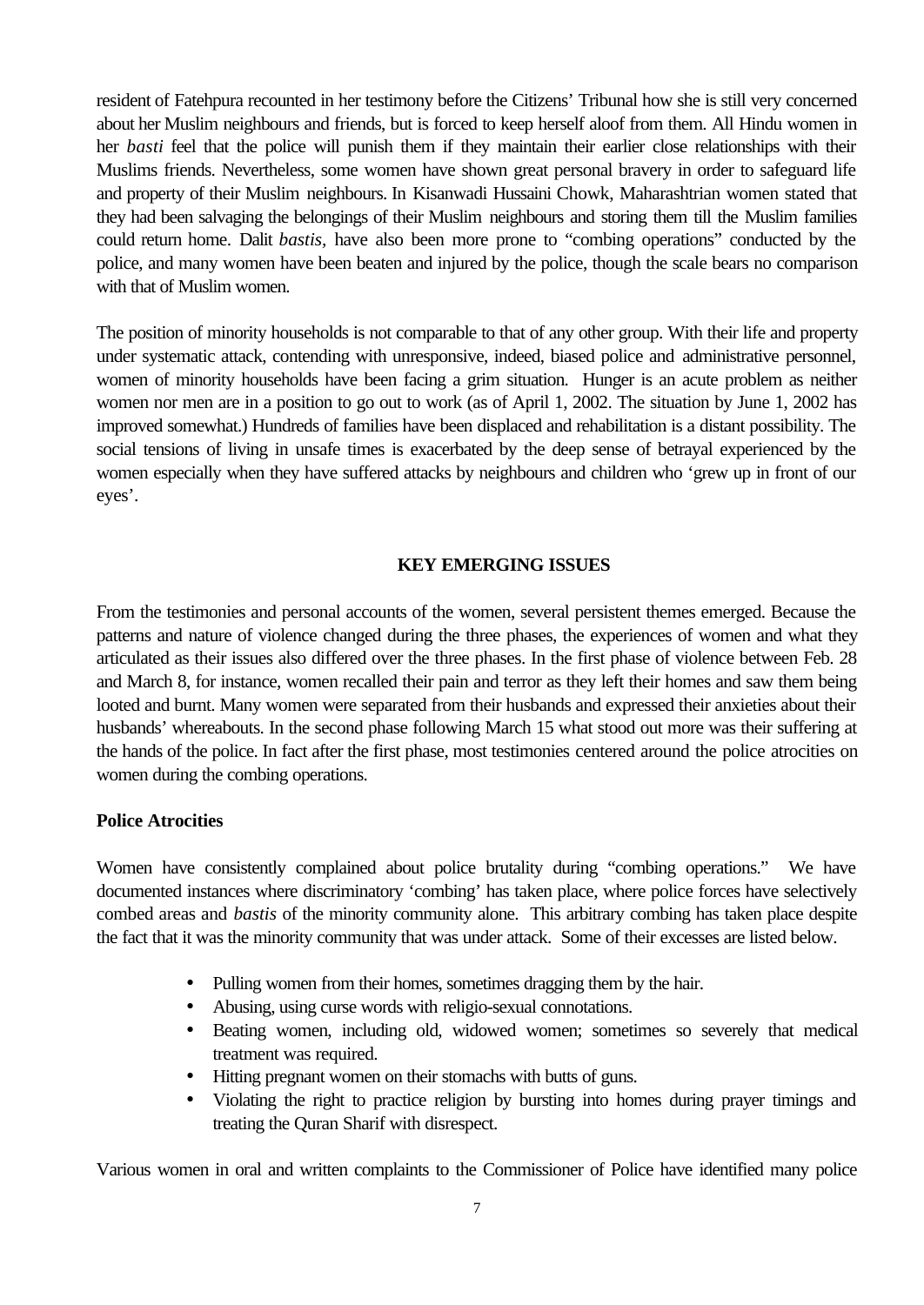personnel involved in these atrocities, but no FIRs have been registered, nor has any action been initiated. (Ref: Neema Kuwawala's testimony on Baranpura, testimonies and accounts from Rain Basera, from Wadi Tai Wada, etc.) Table 5.1 shows that women from almost 15 *bastis* suffered police atrocities.

## **Anger at the Role Played by the State Machinery, Especially the Police**

Women were very angry about police bias during the violence. Many of the women were witnesses to police inability and sometimes unwillingness to protect them. The brutal actions of the police during "combing operations" affected many women. The testimony of Kaushal Bano Mansuri of Bawamanpura on the "combing operations" speaks for itself: "I was putting my child to sleep at 9 pm on March 23. Suddenly I found lots of policemen in my house. They did not find our men at home. They started giving us *gaalis*. Put 2 *dandas* on me, one on my hand, the other on my stomach, and then they saw I was pregnant [9 months] and hit me in the thigh. They were all saying Kanani, Kanani [Dy. CP of the area]. They were his staff. Only today I have started moving around [since I was so badly injured]. I had to go the hospital. I went into the *dargah* and hid there. I told them I was *pet se*. They still said 'We have to hit her.' My *saas* [mother-in-law] also said that I am pregnant. They said, 'We have to kill it before that happens.'"

Above all, women ask for safety and justice. Naseem Bano, a social worker of Rafai Mohalla, told PUCL members that she had told the Commissioner of Police, "'You have to protect us. If we take *kanoon* [law] into our own hands we become *gunahgaar* [criminals], if we do not, we die (there is no protection).' I told him 'You cannot be *ek tarfa* [partisan]. You should catch them and you should catch us [do not be selective/one-sided in whom you arrest].'"

## **Humiliation and Sense of Violation, Personal as Well as Collective, at the Explicit Religio-Sexual Overtones of the Mob and Police Behaviour**

The effect of verbal abuse on women was stark, and members of the fact-finding teams believe that this arena of violence against women is, perhaps underrated. Humiliation, as a result of verbal abuse, rankled for long and carried almost as much weight as physical abuse. In almost all testimonies, women remembered abuse and slogan shouting very vividly. The account of Zahira Sheikh of Best Bakery, Dabhoi Road makes this clear: "The whole night we were on the terrace, and the mob kept pelting stones at us, abusing us and trying to make us come down. They kept trying to put a ladder from behind the house to reach us, but the walls were too hot [since the house was burning]. The whole night, the mob surrounded the house and kept abusing us (*ma-behen ki gaali*)." Women at Rain Basera could not even bring themselves to repeat the abusive language of the police. Abuse involving sexual relations with Allah humiliated them the most. It is also significant that women from Machchipith area [separated from RaIn Basera slum by a road] felt as humiliated by the experience of women from RaIn Basera, despite belonging to a different socioeconomic section. Women from Kagda Chaal expressed that sexual *gaalis* by the police almost amounted to verbal rape.

Mehrunissa of Kasamala Kabristan said that the police gave such bad *gaalis 'jo hamare mardon ne bhi kabhi hame na di hon'*. It was not just the verbal abuses that angered the women. Rehana Pathan, a recently widowed woman in Kagda Chawl recalled with horror how the policemen barged into her *purdah* while she was in *iddat*. They showed no respect for her grief or for their religious practice of not seeing a man's face for 3 months after the husband's demise.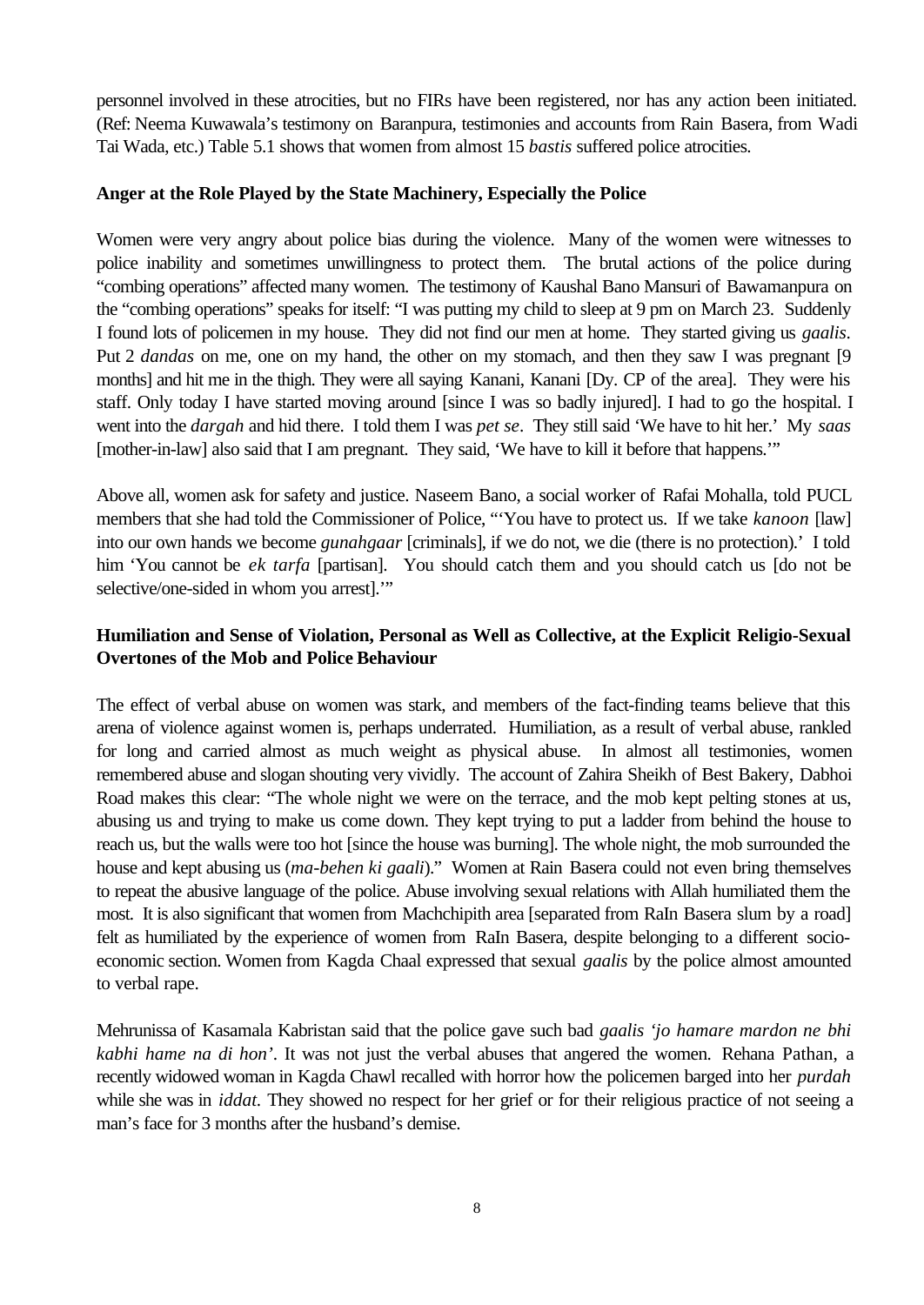Women of Kagda Chawl and Imran Chambers described their sadness at how on the evening of Moharram, the combing of the police rudely upset their feast and other religious celebrations, ' my son could not even eat the food that I had made for him!'

## **Outrage at Insults to Quran and Demolition/Damage to Various** *Masjids/Dargahs*

Many women recounted damage done to mosques/*dargahs* in their area. They were also knowledgeable about damage done to other mosques/*dargahs*, of which they spoke as much with sadness as with indignation. Sajida Bano of Baranpura said, "We recently spent a lot of money on our *masjid* – it has been destroyed entirely. They found bombs in the *masjid* which didn't burst."

A woman from Badri Mohalla almost cried as she recounted how the police had torn up her Quran and thrown it into some water during the combing operations. 'How would you feel if they did this to your Gita?' she said. The women of Kisanwadi showed the PUCL fact-finding team burnt pages of the Quran lying around in a blasted *masjid*

| <b>Date</b> | <b>Area</b>      | <b>Details</b>                 | <b>Names of accused</b>      | <b>Remarks</b>     |
|-------------|------------------|--------------------------------|------------------------------|--------------------|
| March 1     | <b>Kareli</b>    | Attacks on minorities.         |                              |                    |
|             | <b>Baug</b>      | Combing operations in          |                              |                    |
|             |                  | which police abused            |                              |                    |
|             |                  | women, beat up women           |                              |                    |
|             |                  | including an old woman on      |                              |                    |
|             |                  | the head. Women afraid to      |                              |                    |
|             |                  | complain to police officers    |                              |                    |
| March 1     | <b>Madar</b>     | Women injured in police        |                              |                    |
|             | <b>Mohalla</b>   | firing (Hazrabibi: tear gas    |                              |                    |
|             |                  | shell injuries on neck and     |                              |                    |
|             |                  | hands.                         |                              |                    |
|             |                  | Deewan Sameena: injured        |                              |                    |
|             |                  | on ear lobe by shell,          |                              |                    |
|             |                  | hospitalised for 13 days,      |                              |                    |
|             |                  | medication for more than 3     |                              |                    |
|             |                  | weeks. In trauma for many      |                              |                    |
|             |                  | weeks.)                        |                              |                    |
| Feb. 28-    |                  | On Feb. 28, attacks            | Sajida Bano identified the   | Complaints made    |
| Mar 22      | <b>Baranpura</b> | started in their area.         | following as setting fire to | by Sajida Bano and |
|             |                  | Looting of homes, shops        | her house: Ishwar Machhi,    | others. No action  |
|             |                  | and burning of <i>masjid</i> , | Soni Bhooria, Dr Thakore     | taken.             |
|             |                  | property owned by it, and      | Patel and Vimal Thakur.      |                    |
|             |                  | private homes. Attacks         | Following attacked her       |                    |
|             |                  | continued even later as        | brother:                     |                    |
|             |                  | people went to do              |                              |                    |
|             |                  | <i>panchnamas</i> and inspect  | Vijay, Akhtar and Deepak     |                    |
|             |                  | their properties.              | Soni                         |                    |

## **Table 5.1: Role of Police and Women**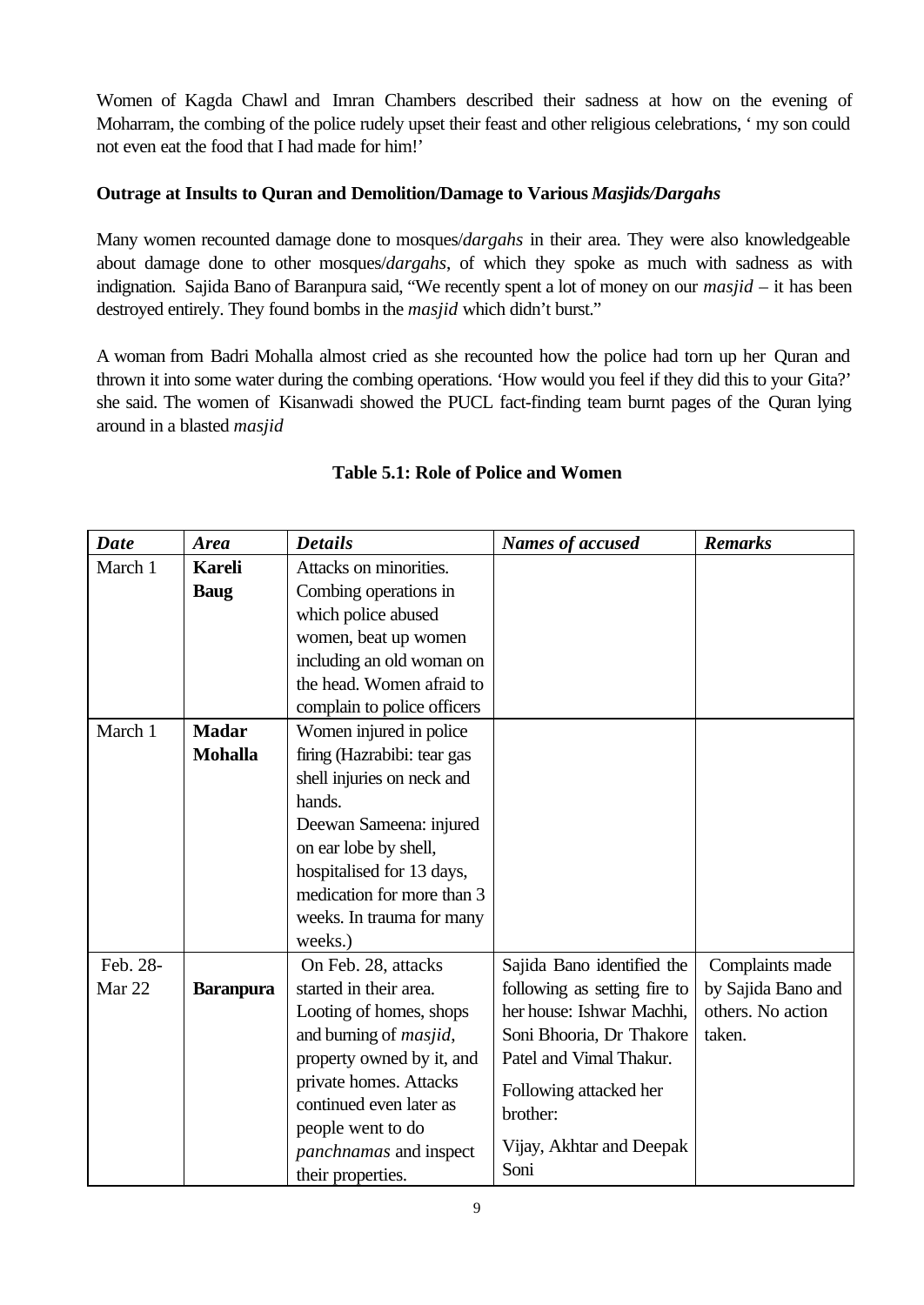| March 15 | Rain             | Policemen let loose        |                       |                     |
|----------|------------------|----------------------------|-----------------------|---------------------|
|          |                  |                            |                       |                     |
|          | <b>Basera</b>    | coarsest abuses, with      |                       |                     |
|          |                  | explicit sexual and        |                       |                     |
|          |                  | religious connotations.    |                       |                     |
|          |                  | Many women injured in      |                       |                     |
|          |                  | police operations          |                       |                     |
|          |                  | including pregnant         |                       |                     |
|          |                  | women.                     |                       |                     |
|          |                  | (-Sabiraben Ahmedbhai      |                       |                     |
|          |                  | Shaikh, aged 45, was       |                       |                     |
|          |                  | beaten so badly that her   |                       |                     |
|          |                  | left arm was swollen and   |                       |                     |
|          |                  | bruised - Faridabanu       |                       |                     |
|          |                  | Bachchubhai Shaikh, aged   |                       |                     |
|          |                  | 30, Hajirabibi             |                       |                     |
|          |                  | Gulamhussain               |                       |                     |
|          |                  | Dhobi, aged 32, and        |                       |                     |
|          |                  | Hamidabibi Ahmedkhan       |                       |                     |
|          |                  | Pathan were kicked on the  |                       |                     |
|          |                  | legs. Hajirabibi was also  |                       |                     |
|          |                  | kicked on the chest and    |                       |                     |
|          |                  | Faridabanu in the pubic    |                       |                     |
|          |                  | region.                    |                       |                     |
|          |                  | -Mehrunnissa, aged 18,     |                       |                     |
|          |                  | was threatened with a      |                       |                     |
|          |                  | sword (apparently          |                       |                     |
|          |                  | confiscated), the point of |                       |                     |
|          |                  | the sword touching her     |                       |                     |
|          |                  | abdomen.)                  |                       |                     |
|          |                  |                            |                       |                     |
|          |                  | Lathi charge on women.     |                       | Complaint to CP on  |
| March 17 | <b>Bahar</b>     | Several women with         |                       | March 18, 2002.     |
|          | <b>Colony</b>    | serious bruises including  |                       |                     |
|          |                  | older women.               |                       |                     |
| March 17 | <b>Borsali</b>   | Lathi charge and verbal    |                       | <b>Ditto</b>        |
|          | Apts,            | abuses on women. Seven     |                       | Meeting with Piyush |
|          | <b>Alishan</b>   | women seriously injured    |                       | Patel, ACP on       |
|          | <b>Complex</b>   | including a pregnant       |                       | March 18.           |
|          |                  | woman                      |                       | Submission to       |
|          |                  |                            |                       | NHRC on March       |
|          |                  |                            |                       | 22 and NCW on       |
|          |                  |                            |                       | April 12.           |
| March 18 | Roshan           | Attacks on houses, shops   | Ex-mayor Umakant-bhai |                     |
|          | Nagar,           | in Tulsiwadi and           | Kanubhai Panwala,     |                     |
| 8.30 pm  | <b>Tulsiwadi</b> | Sajaynagar.                | Narendra Pandya s/o   |                     |
|          |                  |                            | Parvati, Rajubhai     |                     |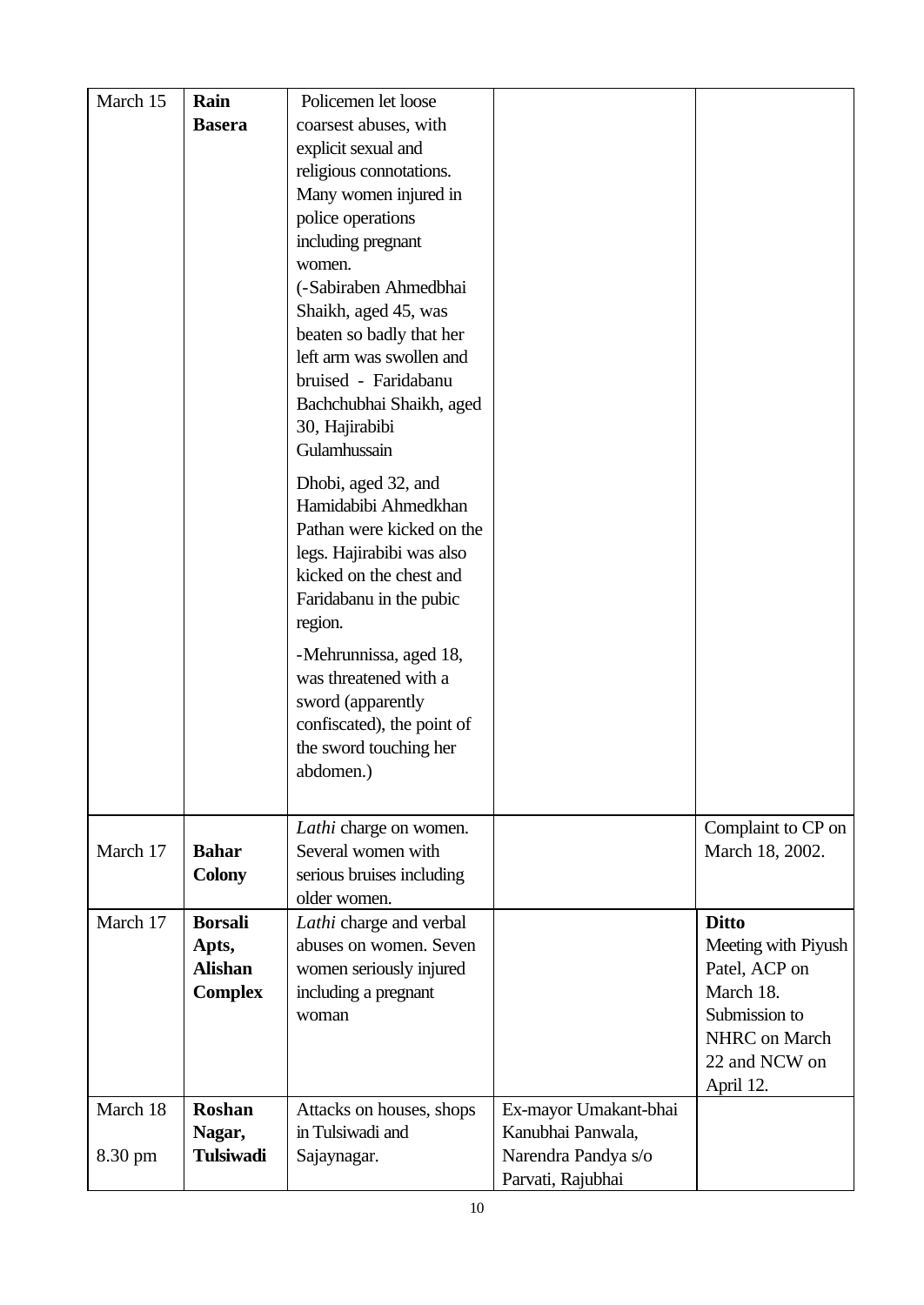|                     |                         | Combing operations<br>abuses by police. Injured<br>by the police: Ameenaben<br>$(60)$ , Bismilalben $(35)$ ,<br>Rehana Younus (15),<br>Rukshana Pathan,<br>(pregnant) Khushboo a 3<br>1/2 year- old child and<br>many others.<br>About 20 very young boys<br>taken away | Kuberbhai, Suresh<br>Sharma STD walla of<br>Tulsiwadi, burnt houses in<br>Sanjay<br>nagar shopping centre.<br>Also Hillayyabe ex-<br>corporator of Ward No 5,<br>was active in these<br>attacks. | Submission made<br>to NHRC.<br>Women not willing<br>to complain Police<br>Commissioner<br>because 'his men<br>who are supposed<br>to be there for our<br>hifaasat did this to<br>us.' |
|---------------------|-------------------------|-------------------------------------------------------------------------------------------------------------------------------------------------------------------------------------------------------------------------------------------------------------------------|--------------------------------------------------------------------------------------------------------------------------------------------------------------------------------------------------|---------------------------------------------------------------------------------------------------------------------------------------------------------------------------------------|
| March 2             | Wadi Tai<br><b>Wada</b> | A group of men and<br>women try to meet George<br>Fernandes as he goes<br>through the area. Some<br>women roughed up by<br>police, hit on thighs and<br>legs. Abusive language<br>used by the police                                                                    |                                                                                                                                                                                                  | A complaint letter<br>sent to CP on<br>March 3 by<br>SAHIYAR.                                                                                                                         |
| March 15<br>10 PM   | ditto                   | Saiyyad Photo Studio<br>burnt down.<br>Combing operations<br>14 women injured (<br>Hamida's arm fractured in<br>3 places, 6 month old<br>baby stepped on by a<br>policeman, Zarina who had<br>delivered a month earlier<br>roughed up) Women<br>abused verbally         | Saiyyad Masood's family<br>named Sandip Bhonse,<br>Mukesh D. Sirsagar,<br>Hitesh R. Dhomse, and<br>Bharatesh Desai of the<br>RSS.<br>PI Kanani and his men<br>named in combing<br>operations     | Letter to CP April<br>22 by PUCL Shanti<br>Abhiyan member.                                                                                                                            |
| April 26-<br>29     | ditto                   | Repeated visits by police,<br>abusing women with filthy<br>language, threatening with<br>sexual violence, physical<br>abuse of disabled and<br>young women                                                                                                              |                                                                                                                                                                                                  | Letter to CP by<br><b>PUCL Shanti</b><br>Abhiyan on April<br>28.                                                                                                                      |
| April 30<br>1.30 am | ditto                   | Incident of 2 young men<br>being killed by police<br>firing, their wives are very<br>poor with little social<br>support.                                                                                                                                                |                                                                                                                                                                                                  |                                                                                                                                                                                       |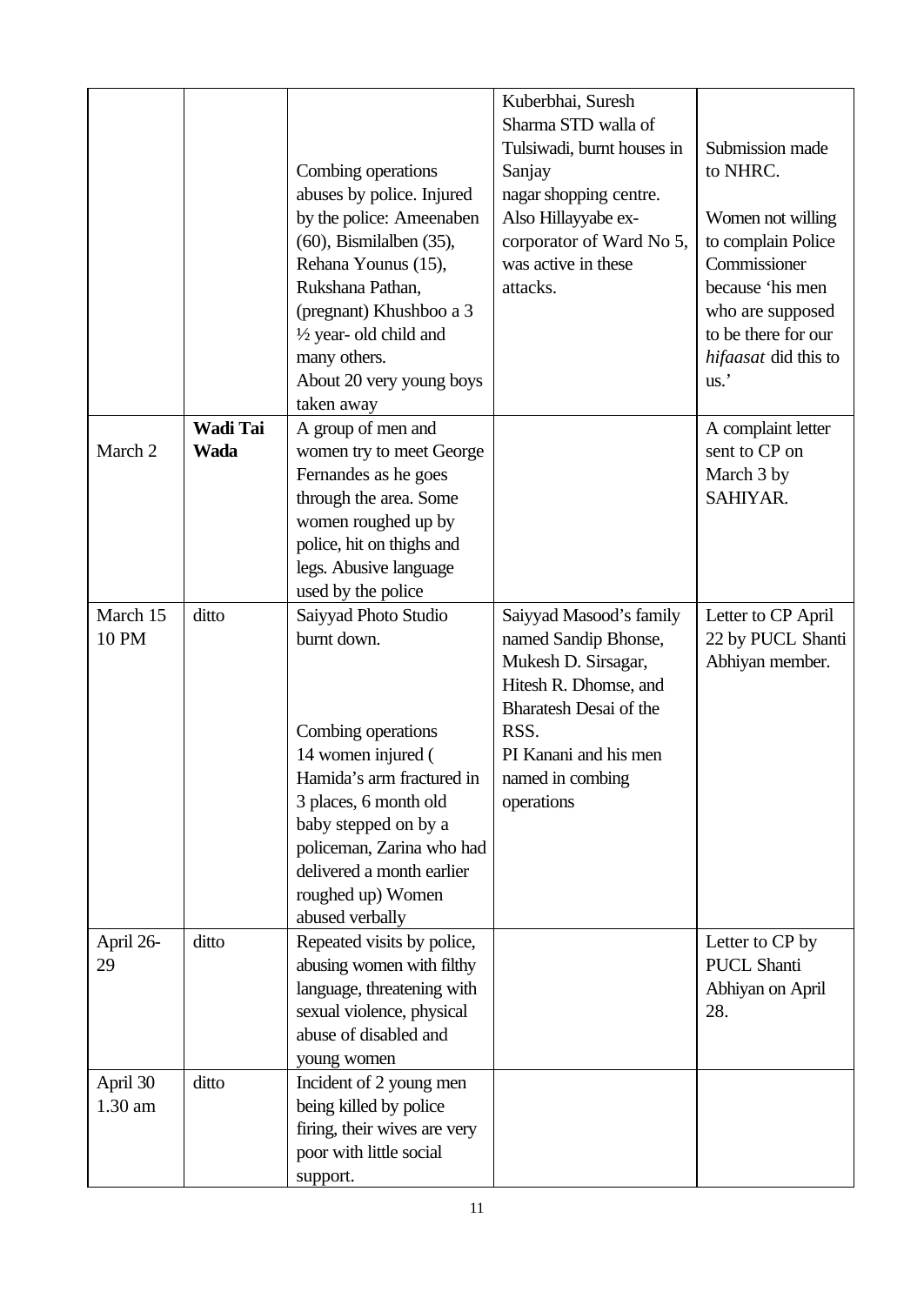| March 25 | Bawaman-                         | <b>Attacks from Bhoiwada</b>  | Kanani named by many         | Letter to CP dated |
|----------|----------------------------------|-------------------------------|------------------------------|--------------------|
|          |                                  | and Bhaucharwad.              | persons. At Imran            | April 28, 2002     |
|          | pura,                            |                               | Chambers PI Katara was       |                    |
|          | <b>Kagda</b><br><b>Chaal</b> and |                               |                              |                    |
|          |                                  | Combing verbal and            | on duty.                     |                    |
|          | <b>Imran</b>                     | physical abuse in their       | Jayanti and Satya from       |                    |
|          | <b>Chambers</b>                  | homes. Women                  | Bhaucharwad named as         |                    |
|          |                                  | complained that the police    | attackers of a girl in Imran |                    |
|          |                                  | men were drunk. Old           | Chambers                     |                    |
|          |                                  | women beaten up badly         |                              |                    |
|          |                                  | that their old surgical       |                              |                    |
|          |                                  | incisions started giving      |                              |                    |
|          |                                  | trouble. Pregnant women       |                              |                    |
|          |                                  | beaten.                       |                              |                    |
| April 27 | Raja Rani                        | Attack on <i>mohalla</i> from |                              |                    |
|          | <b>Talav</b>                     | both sides; police delayed    |                              |                    |
|          |                                  | action despite repeated       |                              |                    |
|          |                                  | requests from women and       |                              |                    |
|          |                                  | information in advance by     |                              |                    |
|          |                                  | PUCL. Women injured by        |                              |                    |
|          |                                  | police. At least 2 pregnant   |                              |                    |
|          |                                  | women injured in police       |                              |                    |
|          |                                  | abuse.                        |                              |                    |
| April 28 | <b>Badri</b>                     | Hussaini<br>and<br>Vadi,      |                              | Letter to CP April |
|          | <b>Mohalla</b>                   | Chakla in Badri Mohalla       |                              | 28                 |
|          |                                  | were attacked with the        |                              |                    |
|          |                                  | active connivance of the      |                              |                    |
|          |                                  | Instead<br>police.<br>of      |                              |                    |
|          |                                  | apprehending the attackers    |                              |                    |
|          |                                  | the police forcibly entered   |                              |                    |
|          |                                  | the homes of the victims,     |                              |                    |
|          |                                  | assaulted<br>women<br>and     |                              |                    |
|          |                                  | indiscriminately<br>arrested  |                              |                    |
|          |                                  | men. In an attack on the      |                              |                    |
|          |                                  | same locality the previous    |                              |                    |
|          |                                  | night Sakina Badruddin        |                              |                    |
|          |                                  | was seriously injured and     |                              |                    |
|          |                                  | was in need of medical        |                              |                    |
|          |                                  | help                          |                              |                    |
|          |                                  |                               |                              |                    |
| April 30 | <b>Suleimaini</b>                | Police forcibly entered       | Among the police who         |                    |
|          | <b>Chawl</b>                     | houses. Police abused         | beat women was a PI          |                    |
|          |                                  | children and women.           | from Panigate police         |                    |
|          |                                  | Police abused in very filthy  | station and one Harish,      |                    |
|          |                                  | language. Police were all     | who was not in uniform.      |                    |
|          |                                  | drunk. (Wahida hit with a     | Also one Omne, not in        |                    |
|          |                                  | lathi on her hand and         | uniform.                     |                    |
|          |                                  | Shameem later. Police         |                              |                    |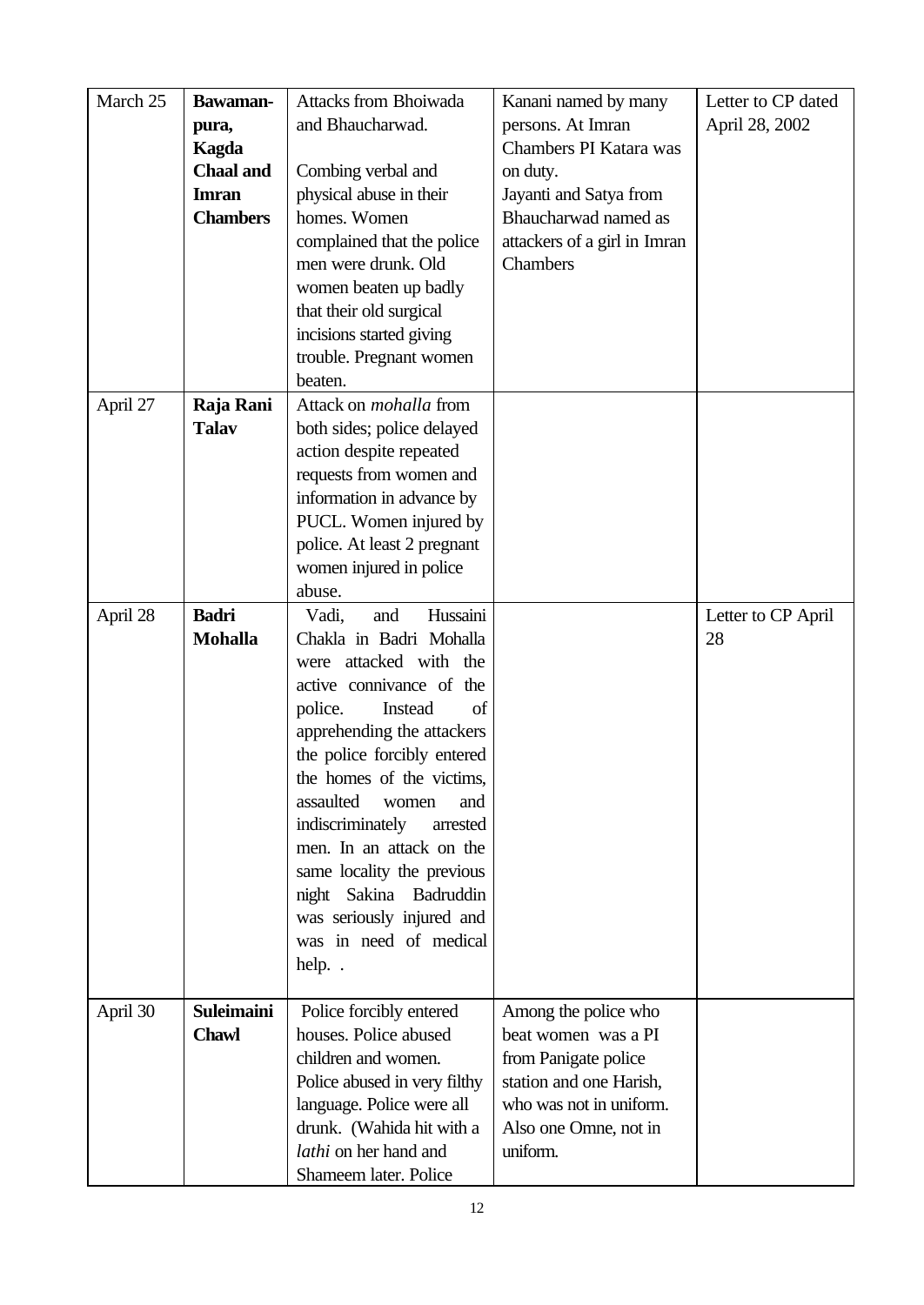|         |               | asking "for your men". On   |                             |                    |
|---------|---------------|-----------------------------|-----------------------------|--------------------|
|         |               | being told by the women     |                             |                    |
|         |               | that they did not know,     |                             |                    |
|         |               | police threatened to rape   |                             |                    |
|         |               | us and sexually violate the |                             |                    |
|         |               | women. They kicked 4-       |                             |                    |
|         |               | year-old boy Aftab and      |                             |                    |
|         |               | pointed a gun at him. At    |                             |                    |
|         |               | that point four of the      |                             |                    |
|         |               | women tried to protect the  |                             |                    |
|         |               | boy. They beat the women    |                             |                    |
|         |               | mercilessly with lathis and |                             |                    |
|         |               | rifle butts. Due to the     |                             |                    |
|         |               | beating Shahnaz Bano, 25    |                             |                    |
|         |               | delivered prematurely.)     |                             |                    |
|         |               |                             |                             |                    |
| Aprl 27 | Genda         | Police in plainclothes,     | Raju "Kaliya" Patil and his |                    |
|         | falia,        | about 25 of them, came      | D staff men.                |                    |
|         | Hathi-        | and attacked homes at       |                             |                    |
|         | khana         | around 1 pm. Several        |                             |                    |
|         |               | women were roughed up,      |                             |                    |
|         |               | two of the women were       |                             |                    |
|         |               | shot and had to be taken    |                             |                    |
|         |               | to a hospital, a pregnant   |                             |                    |
|         |               | woman was kicked on the     |                             |                    |
|         |               | stomach.                    |                             |                    |
| May 2   | <b>Sabina</b> | Stone pelting incident from | PSI Parmar of Pani Gate     | Complaint to CP on |
|         | Park          | Kisanwadi – instead of      |                             | May 3, 2002.       |
|         |               | curbing the miscreants of   |                             |                    |
|         |               | Kisanwadi, police lathi     |                             | Action taken by    |
|         |               | charged old citizens and    |                             | CP.                |
|         |               | women of Sabina Park. A     |                             |                    |
|         |               | pregnant woman was hit      |                             |                    |
|         |               | on her stomach and the      |                             |                    |
|         |               | back. Police were drunk.    |                             |                    |

#### **Insecurity Regarding Life and Property and Fear of Future**

Overarching fear has become a part and parcel of life for women. Every woman we met displayed a fear of the future - for herself, her family and her community. Although fear and insecurity has permeated society at large, women contend with additional fears about sexual assault and abuse as well as with fear for safety of family members, particularly children. Insecurity is far more apparent at relief camps and when women have themselves experienced or witnessed violence.

All women reiterated their fears for a future where even a basic guarantee to life and property could not be taken for granted. Even women who had not suffered personal loss felt caught in the violence, merely by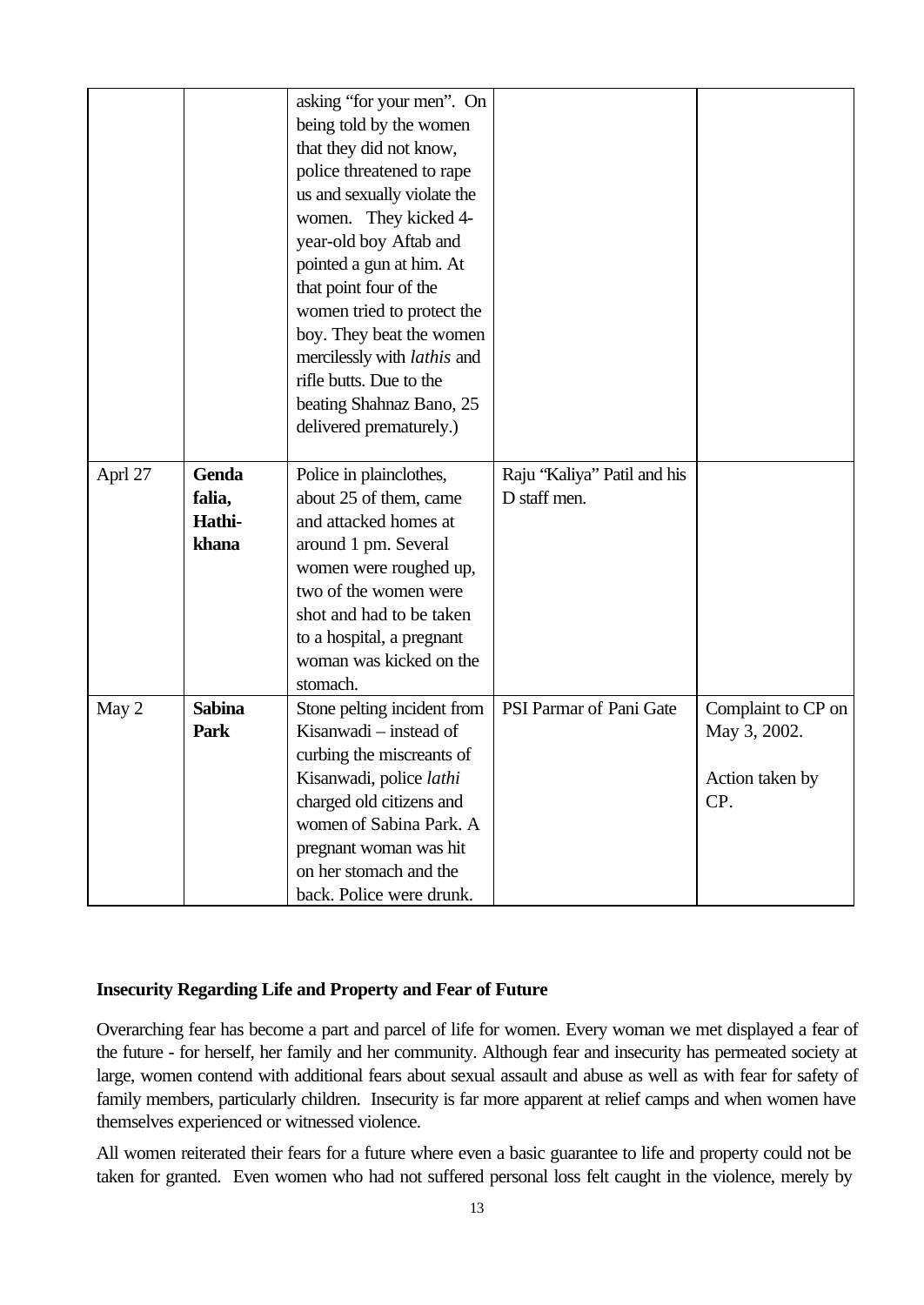virtue of belonging to the minority community. PUCL team reports from Qureshi Jamaat Khana Relief Camp: "The women were concerned about their future. They could not see beyond the camp. 'How long will we stay here?' 'How long will they feed us?' they kept asking.

#### **Hunger, Economic Distress and Loss of Livelihood**

Curfew in most of the Muslim dominated localities has meant that daily wage work, petty business and selfemployed work has come to a standstill. Hamida of Taiwada whose wrist was broken in three places as a result of police *lathis* on her stated that her work of making kites was at a standstill. Both men and women have been unable to work and earn. Lack of mobility and fear of attack on life and property has made venturing out a risky proposition for the minority community, and many could not access necessities like milk and food grain even when they had the means. Long-term prospects are equally grim -- the well-planned attack on the livelihood resources of Muslims, whether large industry/business or the humblest *larri*, has rendered economic rehabilitation a daunting task. This has been aggravated by the VHP-BD call for economic boycott of Muslims. It is in this context that productive economic activity of Muslim women takes on a new urgency. We have reports of Muslim women, hitherto employed in home and small-scale industries, not being taken back to work, post-violence. Sadduben Ashrafbhai who worked as plasterer in Baroda Tiles factory in Manjusar was fired on Feb. 28 with ten other Muslim workers of the company. Noorjehan Ismailbhai Ghanchi of Makarpura stated 'On Feb. 28, the *bandh* was announced. I was told to come back after 15-20 days when things cool down. When curfew opened, I went and signed and was told by Santoshbhai, the Supervisor, to come back later. I was at Tandalja Aashiana Camp for a month. On April 24, when I went back Santoshbhai told me we have cancelled your card.' Many erstwhile employers of these women feel threatened by the current call for a blanket economic boycott of Muslims given by the Hindu right wing organisations. The shrinking avenues for employment faced by the women take on added significance in the face of the present recession coupled with systematic destruction of livelihood assets of the community as a whole during the March 2002 violence.

#### **Uncertainty about Life after Relief-camps**

Many worried about future livelihood options; firstly, because rehabilitation does not seem to be forthcoming and secondly, because they lacked the confidence that their businesses would be safe after being rebuilt from scratch. Women in relief camps are particularly vulnerable. As Meherunnisa Fakirbhai Mohammed of Panwad, at Tandalja Relief Camp said, "We finally landed up in Tandelja Camp. Here they give us meals in the daytime and in the evening. But, how long this will continue? Now we don't want to go back to the same place."

 PUCL team members noted similar sentiments after a visit to Qureshi Jamaat Khana: 'They want us to help them to be rehabilitated together in a separate Muslim locality. '*Ek jathe mein mar jave* (It is better to die once and for all)' is more acceptable than going back to Kisanwadi!"

The amounts received, as compensation for their losses has become a big issue with many women. Their losses are upto a few lakh of rupees and all that they have received is a few thousands. Justifiably they are indignant. A few women in the Qureshi Jamaat Khana stated that they had refused their cheques of Rs. 10,000 – their loss of property and personal effects was around Rs. 12 lakhs. Other women said that they had accepted their meagre cheques because beggars can't be choosers, but they had registered their protest.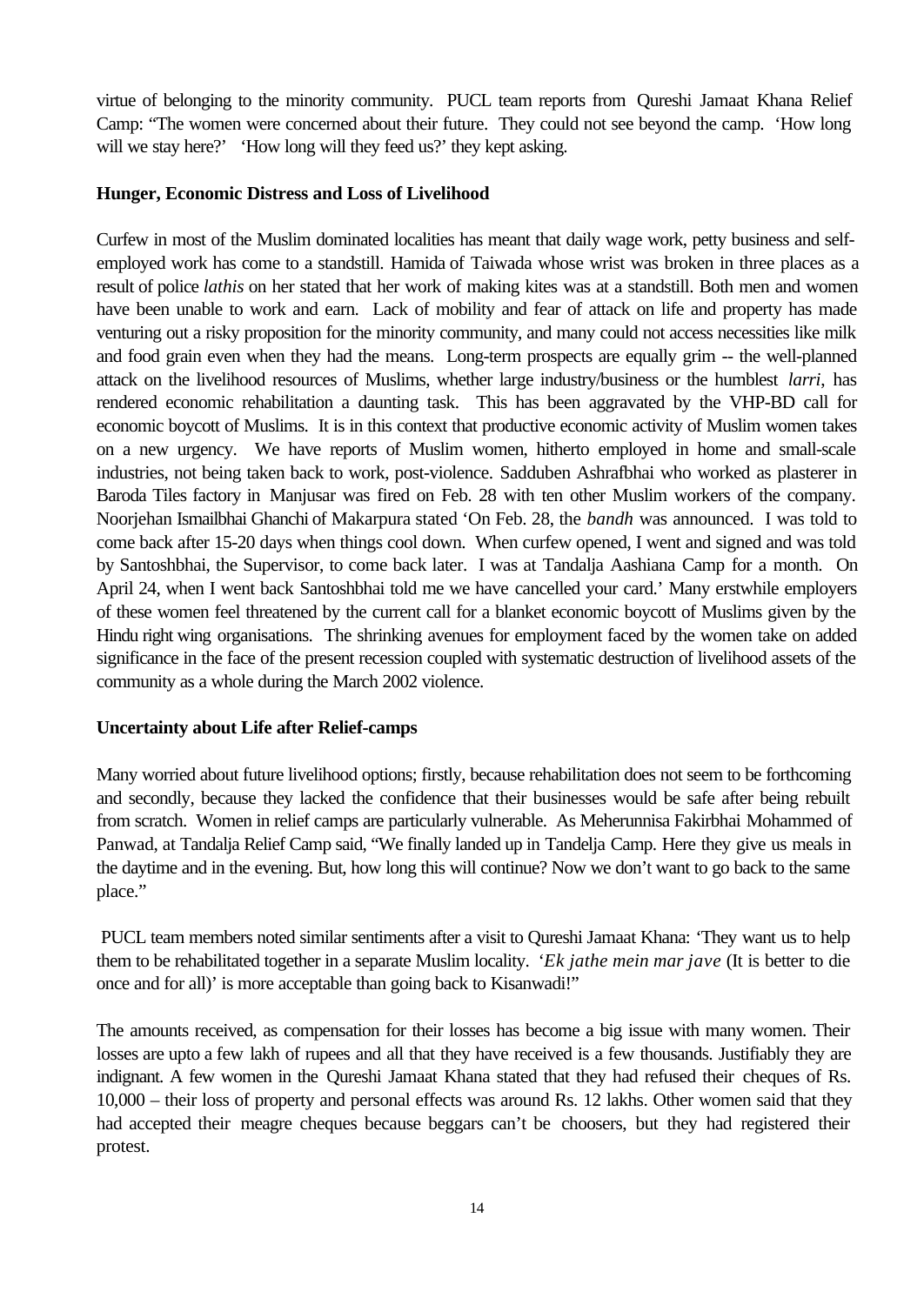#### **Concern for Children's Well-Being and Education**

Women consistently showed concern for the effect the violence was having on their children's lives. On one hand, they were worried about the effects of uncertainty and dislocation on children as well as about the psychological fallout on children who witnessed violence and experienced arrest. Raeesa Shaikh of Tulsiwadi said poignantly, "We have brought up our sons with such care, taught them never to harm anyone, to be peace-loving. Now they have taken away these young ones. If they turn into *aatankwadis* [terrorists, as a result of this experience in the jail] we'll be left with nothing."

On the other hand, they were deeply distressed at the way their children's education was affected. Women at Tandalja Relief Camp, for example, specifically asked for volunteers to teach the 250-odd children in the Camp. Nevertheless, in view of the prevailing situation, many parents of girl students taking the  $10<sup>th</sup>$  and  $12<sup>th</sup>$ class examinations were unwilling to let them give their papers. Women feel that the insecurity felt by the Muslim community as a whole would also have ramifications not just on education, but even on the individual liberty of their children, especially daughters in the long run.

## **Concern for Relatives and Friends, Particularly Earning Members who have been Arrested and Others who are Missing**

There is a high level of apprehension with regard to friends and relatives who have gone missing, particularly in relief camps. Many inmates of the camps reached the place upon fleeing for their lives. Consequently, there was a great deal of anxiety regarding people left behind, especially since it was almost impossible to acquire reliable information about affected areas.

Women were also deeply distraught regarding men folk arrested in often arbitrary "combing operations" of the police. Their vulnerability, individually and as a community, both physically and economically, amplified their fear for their men folk, particularly since they had themselves observed the partisan attitude of the police. The PUCL team reports: "The women [from Tulsiwadi] were extremely upset saying that the police were supposed to do their *hifaasat* (protection)*,* and instead they had sorely abused them, as well as destroyed their sense of dignity. All the women stated how their boys and men were the breadwinners. With them away, the families had not eaten for 4 days. The women repeatedly pleaded: 'Give back our children. That is all we want. We will not eat until our boys and men are released.'"

Concern for relatives and friends cut across community lines. Bihari women from Navadih, Ranjuben and others, are wives of migrant workers in GIDC Makarpura. During a fact finding visit to Indira Nagar, Tarsali, these women gathered around the PUCL team memebers asking for help to find the whereabouts of their husbands. Nandi Prasad and Virendra Prasad among others were taken away from their homes on the afternoon of March 17 as they were taking their Sunday afternoon nap. More than a week later the women had no information and were having to cope with their anxieties about their husbands as well as look after their tiny children all alone.

#### **Betrayal of Trust**

Muslim women have been traumatized by multiple betrayals. Corrosion of trust is most apparent in women who have been directly affected by the violence and arson. At one level, women acutely feel betrayed by people in their neighbourhood. Women felt upset that longstanding intimate relations did not count for anything during the violence. As Sajida Bano of Baranpura said, "We had good relations with our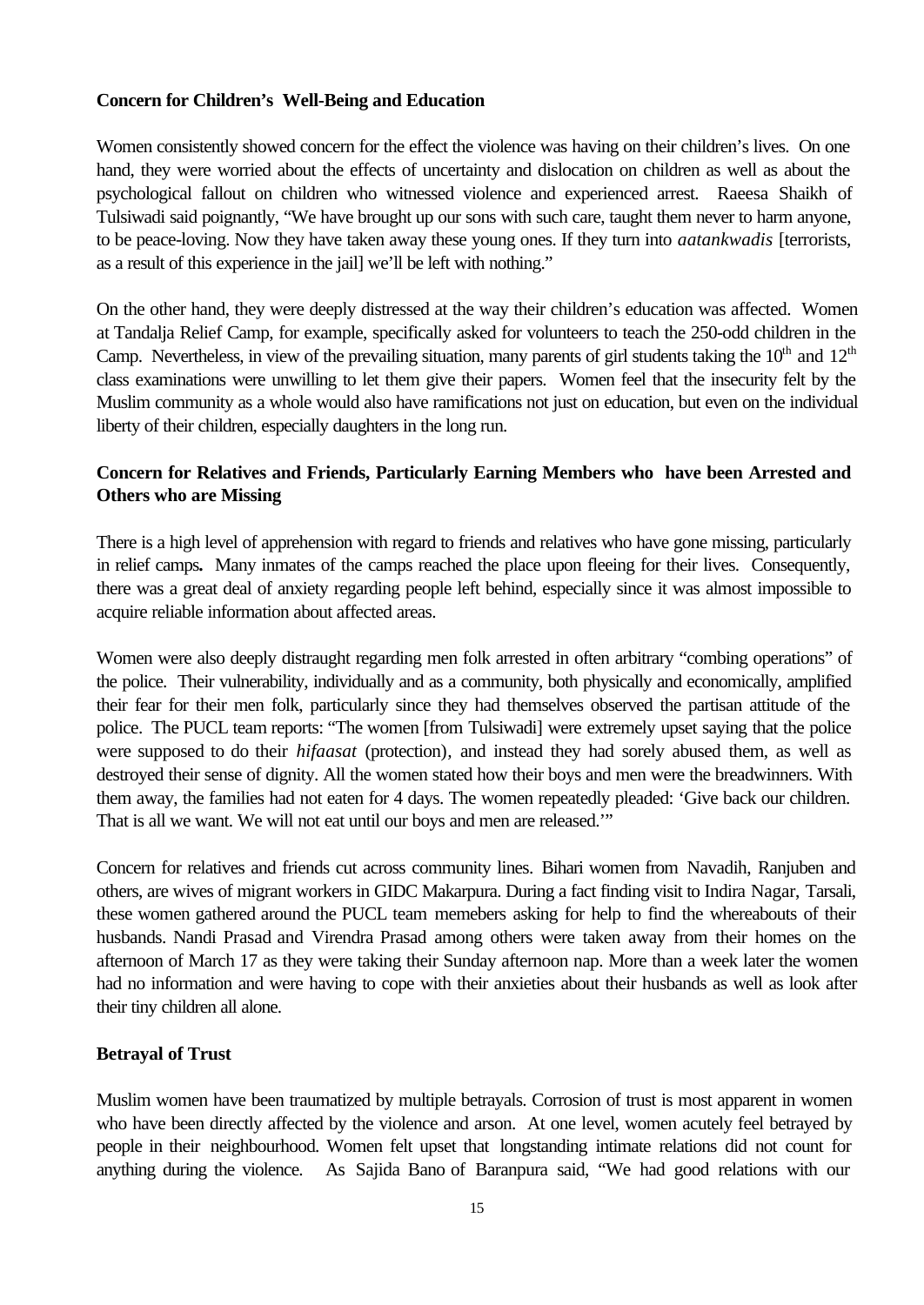neighbours, we used to visit each other at festivals and on other occasions. We would invite them. *Amara thi moon fervi lidu chhe* [now they have turned their faces away from us].

Witness to the fact that neighbours, with whom they have lived all their lives, participated in and sometimes led the attack on their community and the looting of property has undermined their belief in a common humanity. As Mehrunissa of Kasamala Kabristan put it, 'Who is a friend and who is a foe? *Insaan par se vishvas hi uth gaya hai*.' The communalisation of neighbourhood spaces has also hit women very hard. They live in constant anxiety that children or livestock will cross the "border." They are sometimes unable to access civic amenities such as medical facilities, water etc., which lie on the "other" side. Tragically, suspicion has entered relationships that have lasted for decades, and it is very doubtful if the common cause that women have forged across communities can be rebuilt.

At another level, women feel deeply let down by state institutions, particularly the police. The partisan attitude of the police, "police *ektarfi,*" has dismayed them. Apart from suffering excesses at the hands of the police, many women have seen police indifferent and inactive, sometimes even colluding with mobs attacking them, conducting arbitrary combing operations in their localities, even though *their* localities were the ones under attack. They have watched innocent family members, old men, underage boys arrested while perpetrators of violence roamed free despite being named in FIRs. Women have lost faith in the fairness of almost all government institutions, and the ruling party, including the Chief Minister is held responsible for the current crisis in their lives. At the present moment, women feel secure only in the midst of their own community. There is afear that this would lead to ghettoization of the community.

#### **Reiteration of Loyalty to Gujarat and India**

Women interviewed by the PUCL compulsively sought to prove their loyalty to India. They recounted with anguish, the sloganeering which branded them traitors, and which told them to leave India for Pakistan. They kept asking where they could go. A woman from Badri Mohalla in her testimony to the Citizens' Tribunal said, ' We are born here, we will die here. This is our home. Where will we go?'

#### **Leadership**

Many women have taken the lead in protecting themselves and their families. Key decisions regarding safety of the family, including determining places to hide, length of time of concealment, flight, its mode and direction, etc. have often been made by women. The situation has also forced women to collectivise, for example, on March 2, women braved curfew restrictions to try and meet the Defence Minister, George Fernandes to apprise him of shortage of food, milk and other basic amenities. Women have also got together to protest police atrocities against themselves and the arrests of underage sons, as in Bahar Colony, Ajwa Road. They have led initiatives to meet the Commissioner of Police and register FIRs. For example, women of Aalishan Apartments, Ajwa Road faxed a complaint to the Commissioner of Police regarding police atrocities and requested the Commissioner to help them get medical check-up on  $17<sup>th</sup>$  March though no action was taken at least till  $1<sup>st</sup>$  April 2002.

Despite enormous pressures, women have protected their neighbours, menfolk and others in vulnerable and sensitive areas of the city. In Kasamala Kabristan, Muslim women looked after their Hindu neighbours and provided them food during the curfew days. Women have also been organising relief for those in camps or sheltering with families. Among others, Sherbanoo, Jahanara Rangrez, Sajida Bano of Baranpura, Najma Sheikh, Raeesa Shaikh of Tulsiwadi, Lakshmiben Pillai of Kishanwadi and Sonia Bhoi of RaIn Basera have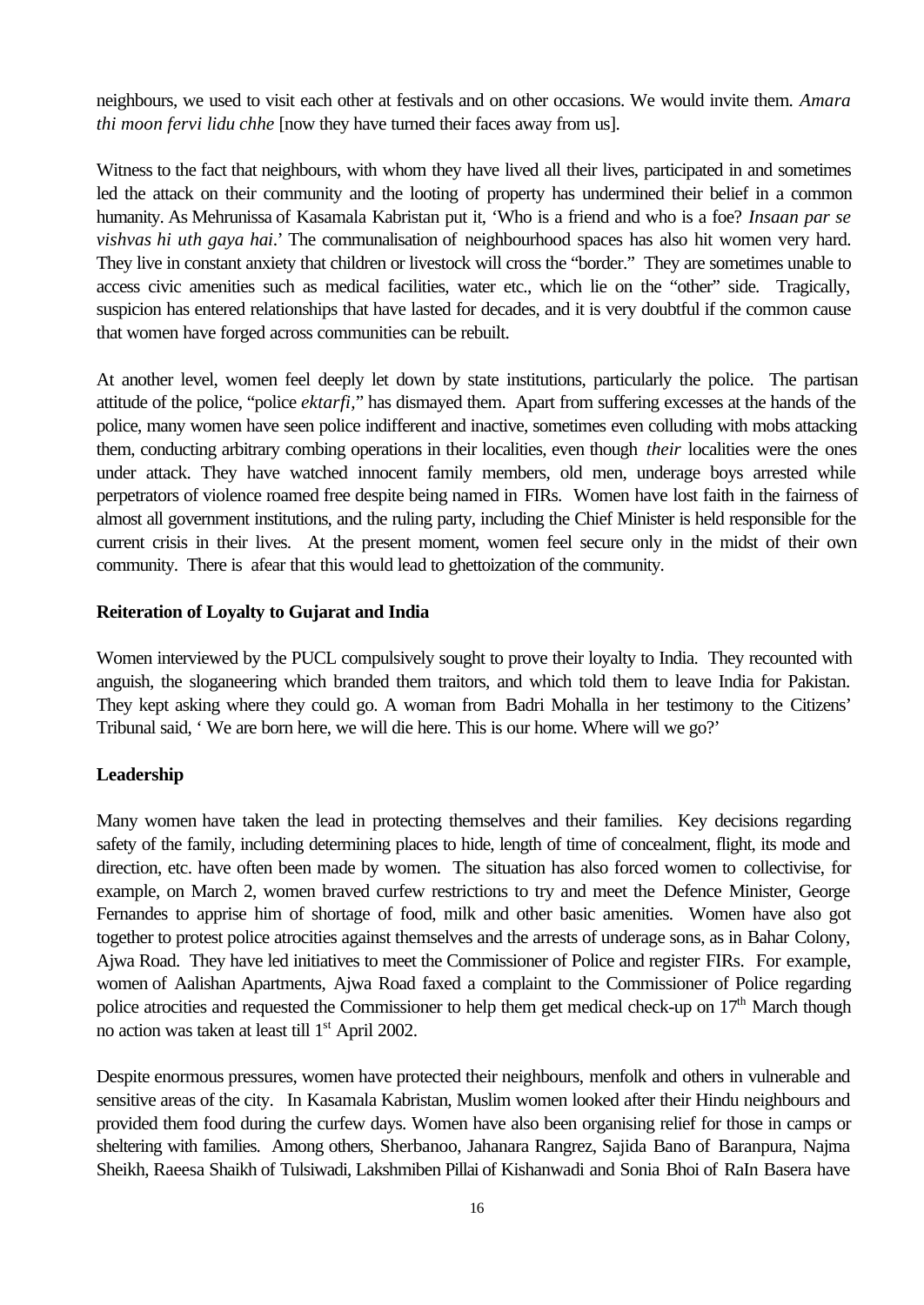responded with tremendous courage and against great personal odds to protect their neighbours and their families. Middle and upper class Bohra women came out, probably for the first time, in the daily *satyagrah* programme (April 30 to May 4) to protest against combing in Mughalwada.

During curfew, women have had to play dual roles. Since curfew was often lifted for women alone, many women managed important work outside the home in addition to their household chores. Irrespective of the tension between the two communities, some women of both communities took grave risks to save lives. Many women helped each other out in terms of everyday necessities.

#### **DEMANDS**

Relief and rehabilitation of women affected by violence has not been addressed by the State in any sustained way. It is significant that Relief Camps were being run by community- based organizations, and had only minimal state support. Interim relief announced by the Government has reached only a few. Several measures need to be taken to remedy the prevailing situation, both in the short term and in the long term.

Economic rehabilitation needs to be undertaken on an urgent footing. It is imperative that economic rehabilitation should not be equated to interim relief alone. Although interim relief is crucial in the short term, the State has to address concerns about long-term employment opportunities for women.

The Compensation and Relief package announced by the Government of Gujarat hardly reflects the concerns of affected women. While the monetary and material compensation and rehabilitation announced by the government is important (though extremely inadequate), it neither addresses women's daily livelihood concerns nor the issues of how betrayal of trust and sense of extreme insecurity can be compensated. The issues of social rehabilitation have been totally ignored by the State and Central governments till now.

Women's demands are as follows.

- Women want justice. They want the goons who threatened their security and violated their spaces (bodily, religious, social) and whom they have named, to be arrested and punished. Action should also be taken against the police officers and constables who misbehaved with women.
- Women want security, security of residence as well as psychological security of a life free from harassment, for themselves, their men folk and their children.
- Women want just compensation, a package of relief and rehabilitation measures that is realistic and compensates them adequately for all their losses.

## **Our Recommendations**

For restoration of trust among affected Muslims, and the few affected Hindus, the State has to demonstrate willingness and ability to protect life and security of ordinary citizens, and render swift justice. For this the following three steps are essential:

*1. A special court of enquiry, on the lines of a war crimes tribunal, by sitting judges of the Supreme Court. This court of enquiry should, within a time bound period, investigate the crimes against humanity committed on minorities and should have the power to punish. Specifically, take action against persons, including police, identified by the affected people. Set up special courts to try*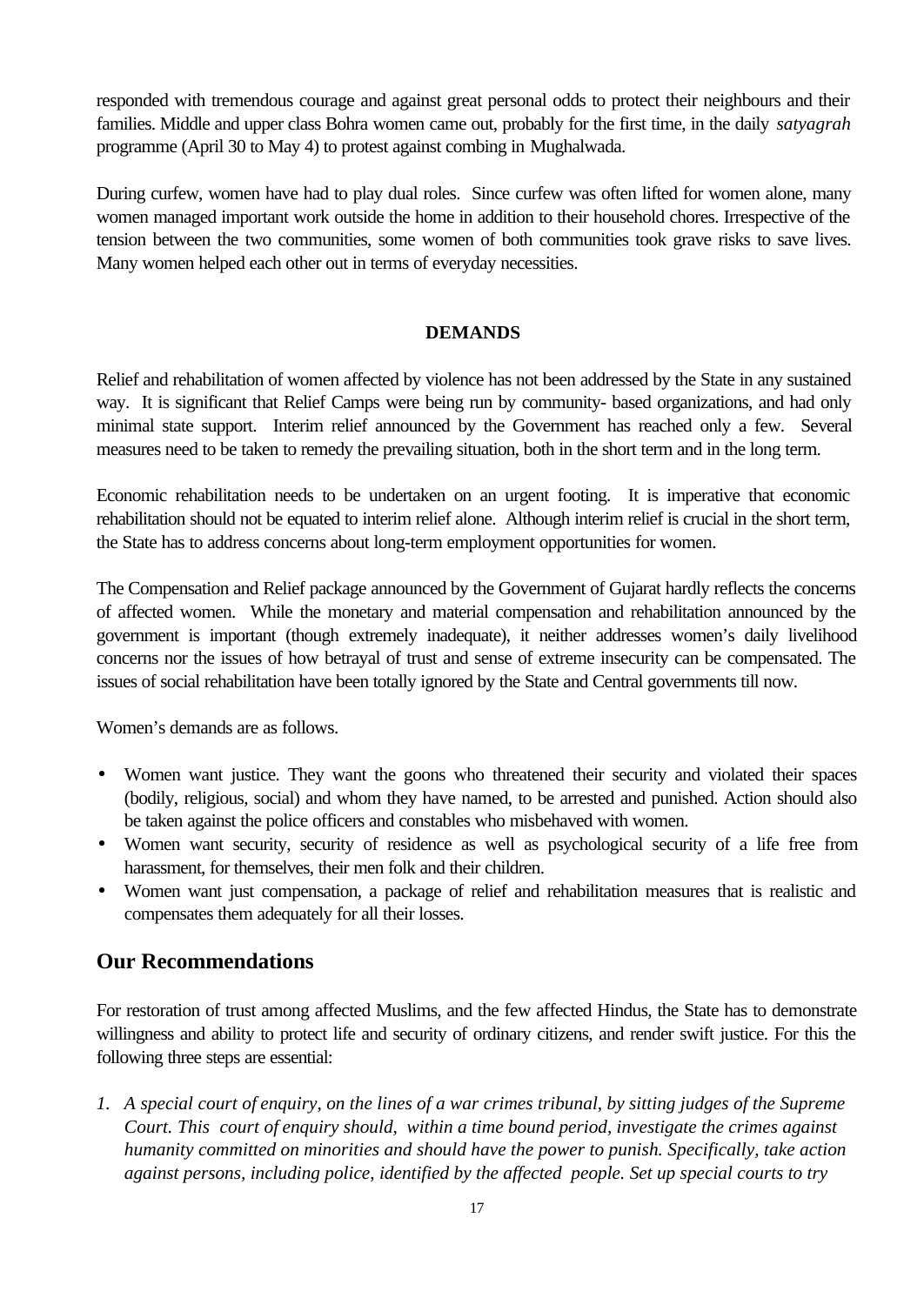*crimes against women on a day-to-day basis, with procedures sensitive to the traumatized victims of violence.*

- *2. A special committee to be instituted to investigate the negative and dysfunctional role of the Police, the other arms of the Executive and the media.*
- *3. Stop the use of PASA and selective use of other legal sections.*
- *4. Provide for a one-window system for all administrative formalities including that for relief and rehabilitation.*
- *5. Institute systems that ensure transparency and right to information including those for arrests, relief and rehabilitation measures.*

In addition the following short term and long term measures are desirable:

#### *In the Short Term*

- State support for Relief Camps with full protection ensured to those living there till adequate rehabilitation packages are organized.
- Adequate and nutritious food should be made available to women and children, particularly lactating and pregnant women.
- Adequate sanitation facilities, which allow for privacy and hygiene, particularly during menstruation, should be provided in camps.
- Comprehensive health care including counseling for trauma should be provided on a regular basis.
- Surveys and *panchnamas* to be rapidly and properly conducted to ensure timely disbursement of interim and other relief.
- Interim and other relief should be handed over to women and men of a family jointly.
- Issue ration cards and other identity cards to those who have lost such documents with immediate effect.
- Issue of educational documents/certificates to those who have lost such documents with immediate effect. Full protection to be provided to those who wish to return to their homes, and legal/ownership documentation to be expedited in cases where they have been destroyed.
- Mass promotion of children who have not been able to take annual and Board examinations to prevent the loss of an academic year.
- Facilitation of process of school transfer to those displaced by the violence. And specifically admissions for students in schools without loss of year and without insisting on formal transfer certificates.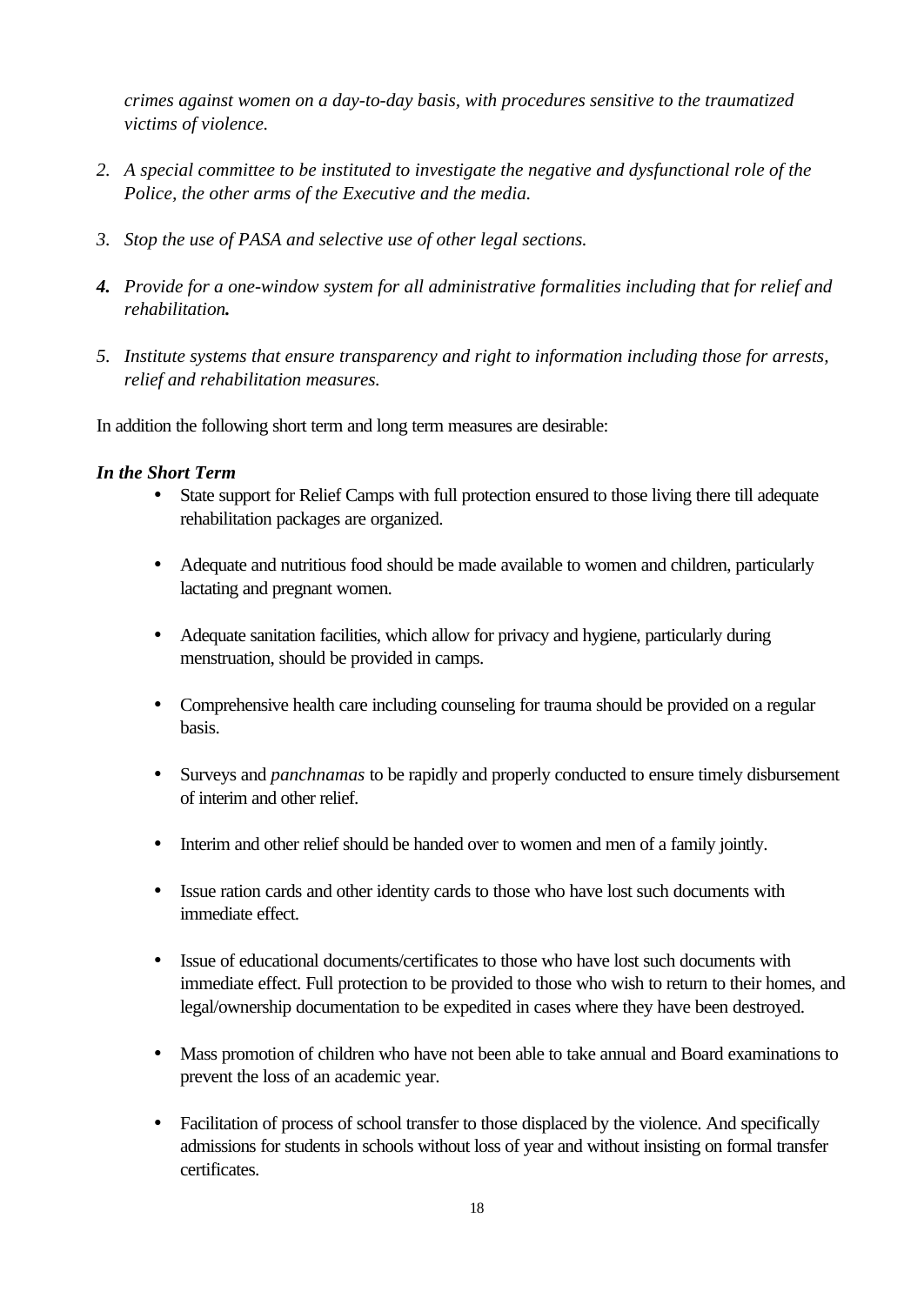- Job opportunities for women and men to be encouraged by creating a pool of information for those on daily wages as well as provision of interest free small loans for those wishing to set up *laris, paan* shops or any other small business.
- Disburse soft loans for the reestablishment of medium and large industries/business through one window mechanism.
- Arrest and take action against those guilty of violence including both, the policemen guilty of such behavior themselves and those guilty of dereliction of duty.
- Restore and repair places of worship damaged and destroyed during the violence in consultation with the community concerned.
- Examination of video footage telecast by local TV channels as well as police videos to identify and prosecute those found guilty of making provocative speeches/statements.

## *In the Long Term*

- Provision of alternative housing to those who are not in a position to return to their old homes. Formation of *mohalla* committees to rebuild trust in mixed neighbourhoods.
- Steps to ensure education and employment opportunities for women of the minority community.
- Disseminate accurate information about the Muslim community including comparative socioeconomic indices, statistics on bigamy etc. in an easily understandable form.
- Disseminate information on the history of interdependence between communities including in textbooks.
- Ensure the recruitment of a non-partisan, gender-sensitive police force and bureaucracy by building gender sensitivity and impartiality indicators into the selection process and following it up with periodic training programs.
- Ensure stringent punishment for those police and administrative personnel who engage in communal/gender insensitive actions.

## **SOME TESTIMONIES**

*These are some testimonies that we gathered in the course of the last two and a half months. There are many more. These testimonies were selected to give an idea of the events and their effects on people, over different phases of the disturbances.*

1. **Zubeidabibi Chandmian Shiekh (**Hathikhana, Genda Faliya, Baroda) I am a married woman, age 45 years.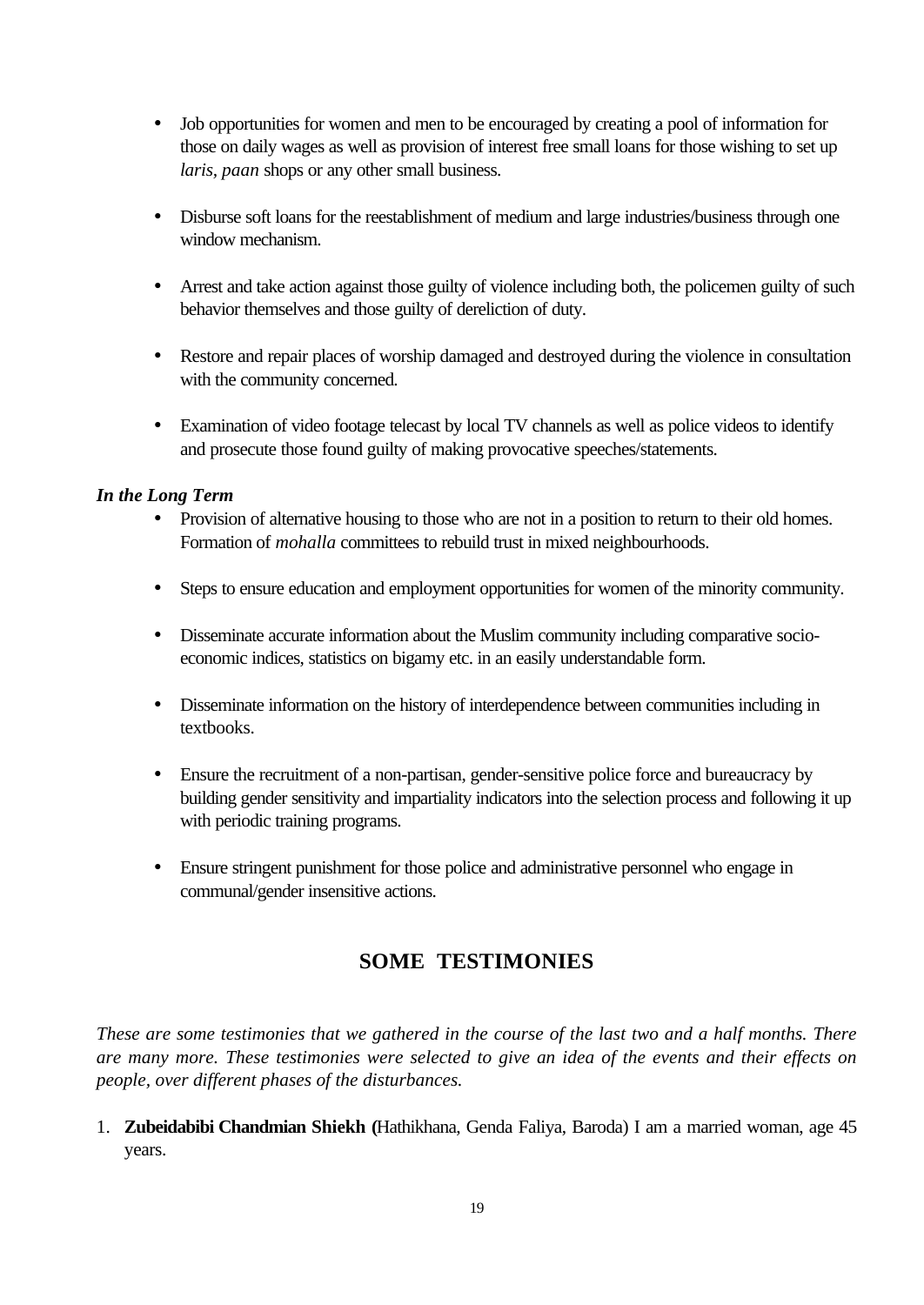On 27/04/2002, Saturday, between 1.00 to 2.00 pm, D staff people had knocked on our doors and we had got frightened. As there was a delay in opening the door, it was broken down. My husband and I and our children were having lunch. As soon as they came they put their guns to my chest. My children got frightened. The children were also threatened with the guns. Raju Kaliya and his D Staff men several beat my brother-inlaw, Rehmanmian Azammian Sheikh. After beating him inside the house, he was also taken to the street and again beaten and was abused verbally, using extremely dirty words. Women and children were also hit with the butts of their guns. We were dumbfounded. We had not even thought in our dreams that the D staff personnel sent for our security would perpetrate such inhuman treatment upon us. Wrongful and inhuman treatment has been meted out to us and to others in our *mohalla.* This has stunned our community. Therefore we request you, sir, to take necessary legal action and take strong steps.

## 2. **Mumtazbibi Yasinmian Sheikh (**Hathikhana Genda Faliya, Baroda) Age 50 years. I am married.

On 27/4/02 Saturday between 1-2 pm "D staff" persons had come with sticks, shouting abusive words. We had sat down for lunch. Shouting that the police had come, we fled to our upper room and there we were having lunch. The door downstairs was only closed. They barged into the house, opened the fridge, took two pouches of milk meant for my ailing grand daughter, the fruit kept for juice was also eaten. They drank from the water bottles and threw out the bottles. Not seeing us there, the staff personnel left. They stoned the apartment above ours. We were already troubled with our grand daughter's illness, on top of that the D Staff wrongfully treated us. My daughter-in-law who is pregnant was told, "Don't talk or else you will be shot down". Thus they have wrongfully threatened and harassed women and children. We wish to request you to take legal action and strong measures against Raju Kaliyo and his staff.

3. **Afsanabanu Noor Mohamad Malek (**Mahavat Falia, Hathikhana, Baroda) I used to live in Mahvat Falia. I am 20 years old, married and expecting a child.

On Saturday,  $27<sup>th</sup>$  April at around 2.00 pm, in the afternoon, the police from D- staff barged into the house, used bad language and slapped me on the face. They use *lathis* to beat me up. I asked them not to beat me up as I had not done anything and was innocent. I told them I was pregnant. They did not respond to my pleas. They broke open the safe and robbed my anklets. They asked me where the revolver was. I replied that I had no revolver. But they carried on beating me till I was near unconscious.

4. **Salmabibi Abid Sheikh (**Hathikhana Gendafaliya, Vadodara) My age is approximately 38 years. I am married.

On Saturday, 27/04/2002, between 1.00 pm and 2.00 pm, persons of the 'D Staff ' – it was Raju and his staff – came hurling *lathis*. We got scared and closed our doors. These people did not even knock our doors. They started shouting, "Break their doors". When they started to break my door, I called "saab, wait, I am opening the door". So saying I opened the door. There was a chain on the door of the toilet, seeing which they felt that someone was hiding inside. They put the rifle on my throat and said that if they found anyone inside, they would shoot me. They struck me twice with *lathis*. They put the rifles on my children and threatened them – " Shut up or we will kill you". My small children got so frightened that they developed a temperature. These were Raju Kaliyo and his staff. They hurled abusive language on us women and children. They perpetrated atrocities on us. It is our humble request that legal steps be taken against the D staff people.

5. **Rehana Junaid Mansuri**, 20 years. (9 months pregnant). Suleimani Chawl, Ajwa Road.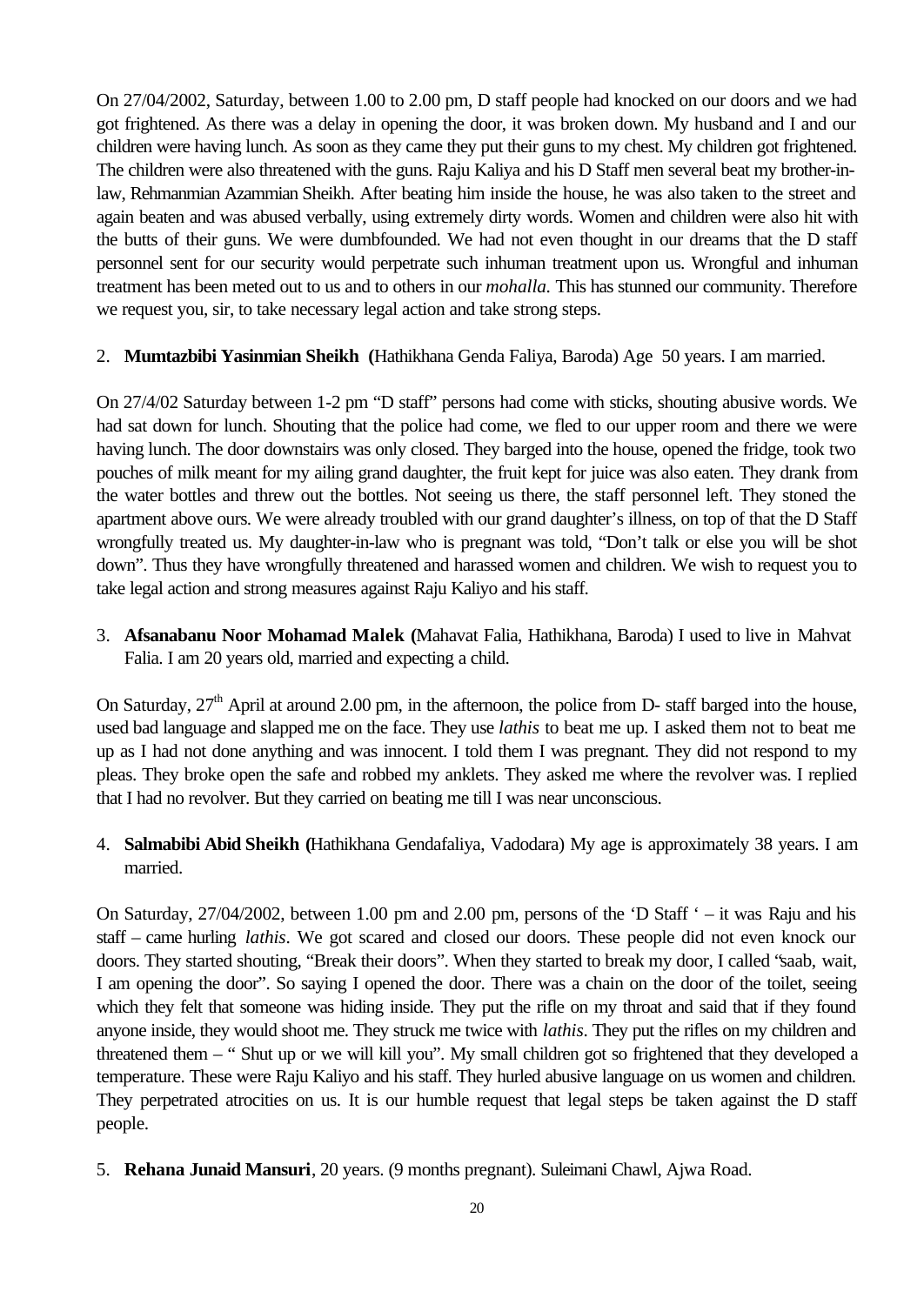On 1.5.02, Wednesday night when police entered our area from a distance we shut our doors in fear and sat inside our house. Then policemen came in drunk and barged on our doors. When the guns were being barged on the door, I got up to open the doors and the police's gun's backside hit me on my chest. They also hit on my thighs, under my knees. There are bruises on my chest. It is five days since my delivery. After the delivery, there is bleeding from my breasts instead of milk. Even now it has not stopped coming.

## 6. **Noorjahanben Ismailbhai Ghanchi** (GIDC, Makarpura)

Since 2.12.2000, I have been working in Kiran More Helmet Factory, No. 504 GIDC Makarpura. There were 8 women working in my department – mazgaar or assembly department. All others were Hindu. On Feb. 28, the *bandh* was announced. I was told to come back after 15-20 days when things cool down. When curfew opened, I went and signed and was told by Santoshbhai, Supervisor said come back later. I was at Tandalja Aashiana Camp for a month. On April 24, Santoshbhai told me we have cancelled your card. I have not been back since. The seth's name is Sameerbhai.

I was getting Rs. 850/- pm and an incentive/bonus of Rs. 100/- if I was present for a full month.

My sewing machine, a source of supplementary income was burnt down with all my other belongings. I have no source of income now. We received Rs. 3000/- from Narmada Bhavan. My complaint was of Rs. 85,000, they noted down Rs. 20,000 and gave us only Rs. 3000/-.

## 7. **Sabinabano Magboolhusain** (Panigate – Raja Rani Talav.)

On Saturday, 27.4.02, there was an attack on our area. They came from Bhoiwada and Bawchawad. They entered my house from behind and put acid bottles and "Kakdas". I have three daughters. They looted all the dowry that had been kept for my daughter. I do not know the people who came.

Police fired from Panigate. The bullet hit my goat, instead of me and it died. Kept the goat's body for three days. Could not go to bury it and finally threw in the lake. The backside of the house is completely burnt. Front is OK. When I went to protest about my goat, the policeman beat me on my legs and my face. There is swelling now also.

I work in households and run my house on that income. My husband works in Sardar Estate in a spectacle glass factory which also has been burnt and so he is without work.

Now we are staying in Charottar Jamatkhana.

#### 8. **Kaushal Bano Mansuri** (Kagda Chawl, Bawamanpura) She is 9 months pregnant

 On Muharram at 7.30pm from Bhoite wada the stoning started. In Bahucharwad people started running in panic. Police arrived from the police chowki which was nearby. They didn't go to Bhoite wada. They came here. They came here to look for the men whom they thought that the women were protecting. They entered into houses, looked under the beds, pulled out the women, beat them with their *lathis* and *dandas*. They gave vulgar *gaalis.* Out of the 6, 4 were drunk. Kanani of DCP was there. Nandu, a PI from Bahucharwad was also there.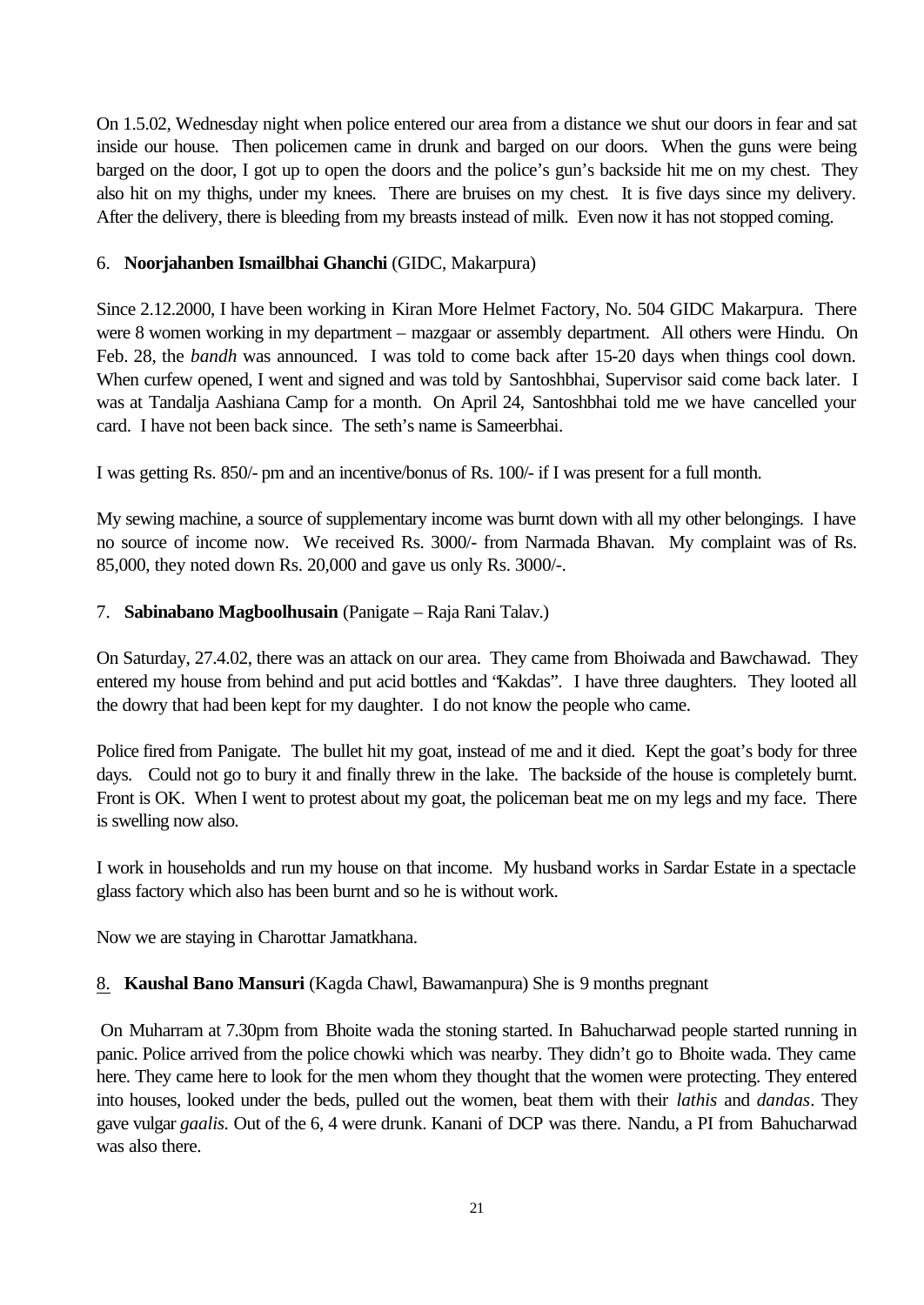This is a very poor area. Most of the people here are vegetable vendors and others are daily wage earners.

I was putting my child to sleep at 9.00 pm on March 23rd. Suddenly, I found lots of policemen in my house. They didn't find our men at home and started giving us *ghalis.* Hit me with *Dandas.* They hit me on my hand, on my stomach and when they saw I was pregnant, they hit me in my *jung.* Only today I have started moving out. They were all saying Kanani, Kanani. They were all his staff. I went into the *dargah* and hid there. I told them that I was *pet-se*. They still say that they haven't hit me. My *saas* also said that I was pregnant. They said, 'we have to kill it before it happens'.

## 9. **Ferozabibi Abdul Sattar Mansuri (**Chamboosa Baba Dargah Tekra, Raja Rani Talav) 45 years

Bhois came and attacked us on April 28 at 6.30 p.m.. I was at home with my daughters. Policemen, around 10, came in. They smashed my door, broke it open, entered inside. They hit me and my daughters on the knees with a stick. One of my daughters, Tahirabano is 4 months pregnant, they hit her in the stomach with the rifle. Nazima, my other daughter was also hit on the knees. She cried out in pain. They were in the house for 15-20 minutes. We told them, 'Go where the attacks are taking place'. They said, 'Why, do you want to go throw stones?' They wrecked the Dargah and the meter and electric wires with their rifles' butts. They said, 'Let them (the Bhois) do whatever they are doing. We will deal with you.' They used extremely abusive words. I went to register my complaint at the Panigate Police Station but they refused to register it.

## 10. **Neema Ahmed Gulam Kuvawala** (Resident of Baranpur)

On Feb. 28 when all these attacks were happening, the mobs were shouting "*Hai re miyan, hai, hai"* and throwing stones. They would throw stones but stop when the police came and then start all over again. These were people from our area itself. We called out to some boys and told them to stop or we would inform the police. They came and told us "do not give all our names. We will tell you whom to name. We will not do anything to you because you are like family to us. If you want you can come and stay at our house". We were assured and so just sat inside the house and even did not bother all through the night.

The next morning we called out to a vegetable vendor, because we had nothing at home, but these people did not allow him to come to our house, warned him against coming to our house. We have a police point right next to our house. That day was a Friday (March 1) when we have our *namaaz* in the afternoon. While the *namaaz* was going on, the mob went to burn a bakery near our house. The police told us of this. According to the police when they tried to stop them, they were also attacked and in fact some of them got injured also. After this the police were thrown out from there. Then the mob entered the bakery with acid, petrol, truck tires and torches and set the whole place on fire.

Next to our house is a coal depot. In the evening the mob with people from the area and outside, came back. They wanted to burn the depot. Our house has one older part at the back and a newer part in the front. It is made with tin sheets and is very strong and unbreakable from the front. The only way to enter it was from the back through the coal depot next to our house. They came from the back through the house belonging to Chandrakant Patni and threw petrol and acid bottles inside the coal depot. The old part of our house, which is made of wood is very old. We have reconstructed the front part of the house and had left the old remain as it is.

When they lit the depot, it caught fire because of the acid and the petrol and the wood present there. When we went to put off the fire, they threw stones at us and did not allow us to go near it. They were also verbally abusing us all the time thus making it very difficult to do anything. As a result both the coal depot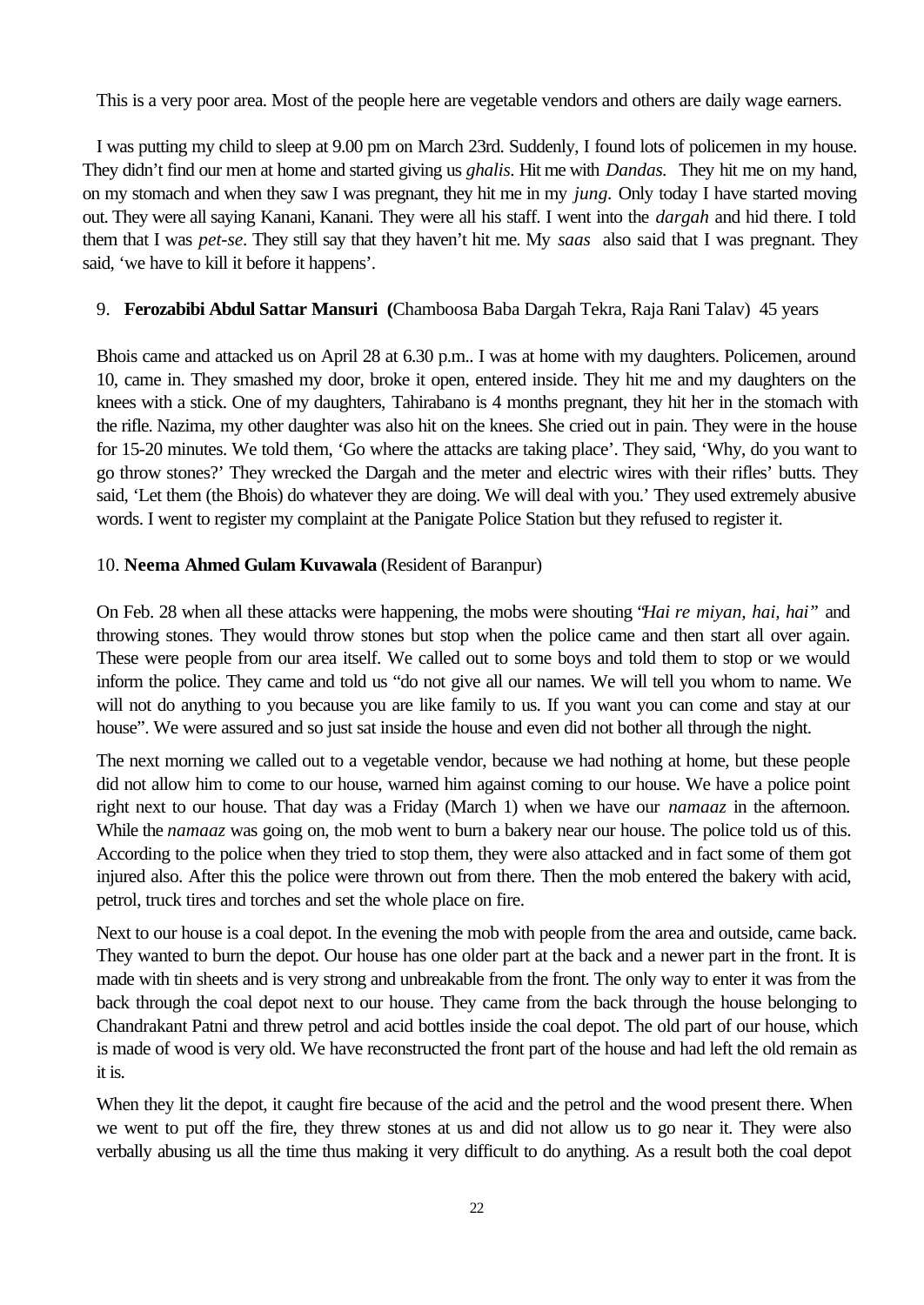and the house caught fire and got completely burnt. Now we are left with nothing. We had everything, TV, fridge, computer. Now we have nothing.

The people in the mob gave threats to my father that they would kill him. They said that, "You did not leave when the police came to take you, now you sit and watch your house burn and then we shall kill you." My father said that, "I am anyway totally finished. What is left for me to live? You can kill me."

We were requesting the police and the fire brigade to save us from getting burnt. But they did not help. After the *namaj* I had been calling the fire station all the time but nobody came. They used to switch off the phone after every minute. The person who was at the fire station was Prafulbhai who we kept speaking to. So the fire brigade never came in there. Later one person from there told us that the P.I. from Wadi police station was not letting them enter. We left that place after 9:30 pm on March 1 but till then no one came. When we went to that area on the next Friday (on March 8 when the curfew was lifted), the fire was still burning. We called the fire brigade and then two vans came and put it off. The next Friday when we went again, we saw that the place where we kept our mattresses in the house was also still burning. So we called the fire station again.

There was a police point near our house sine the 1969 riots and one of the SRP persons there on that day was S. K. Pandey. The PIs who came from Wadi police station, tried to fire in the air and burst tear gas bombs to disperse the mob. But finally at 9:30 pm, they gave us police protection and brought us to Madar gate.

Our house and shops have, however, been totally looted and gutted. There were three rounds of attack. We have a cycle shop, two dress material shops. All of these had their shutters broken, their materials looted and then burnt down. We are a large joint family and have had a lot of material losses. None of us have been hurt. My mother and father both have burnt hair but there is no other injury.

My brother was, however, threatened to be killed. On the day there was a Gujarat *bandh*, my brother was going for his afternoon *namaj* when he saw three of his friends – Vijay, Akhtar and Deepak Soni talking amongst themselves that they would finish him when he came back. Vijay was standing with weapons and Deepak was also there. We heard this and four of us were also waiting to watch out and call out to my brother. Two of us were at the window and two downstairs. But my brother only came with the police and so they could not do anything. **All three of them were friends of my brother and all had been part of a function on January 26 on communal harmony!**

11. **Wahida** (Wadi Tai Wada) Wife of Abid Ibrahimbhai Delawala deceased in police firing on the night of April 29-30 in Tai Wada.

Wahida, age 19 years, occupation housewife, permanent resident of Taiwada. I live here with my husband and one year old daughter Simran. My husband worked as a skilled labourer in a steel cupboard factory.

On 29/4/02 at about 10 p.m. my husband left the house after dinner and joined some other men on Hanifa apa's '*otla*' (verandah)who were keeping vigil as our area is continuously threatened by the neighbouring Hindu locality near the Neelkanth Mahadev Mandir. He asked me to go and sleep in my *nani's* house along with the baby as I was alone. At about 1.30 a.m. some people came to call me saying that my husband was shot. By the police. I rushed to the spot with my father. I saw that my husband was shot in the head. The police who had shot my husband had fled from the spot. There was a large crowd where my husband was lying. Close to him Noor bhai was also shot and some people were standing around him as well. When I reached there my husband was crying out for water. However within a few minutes two jeeps of police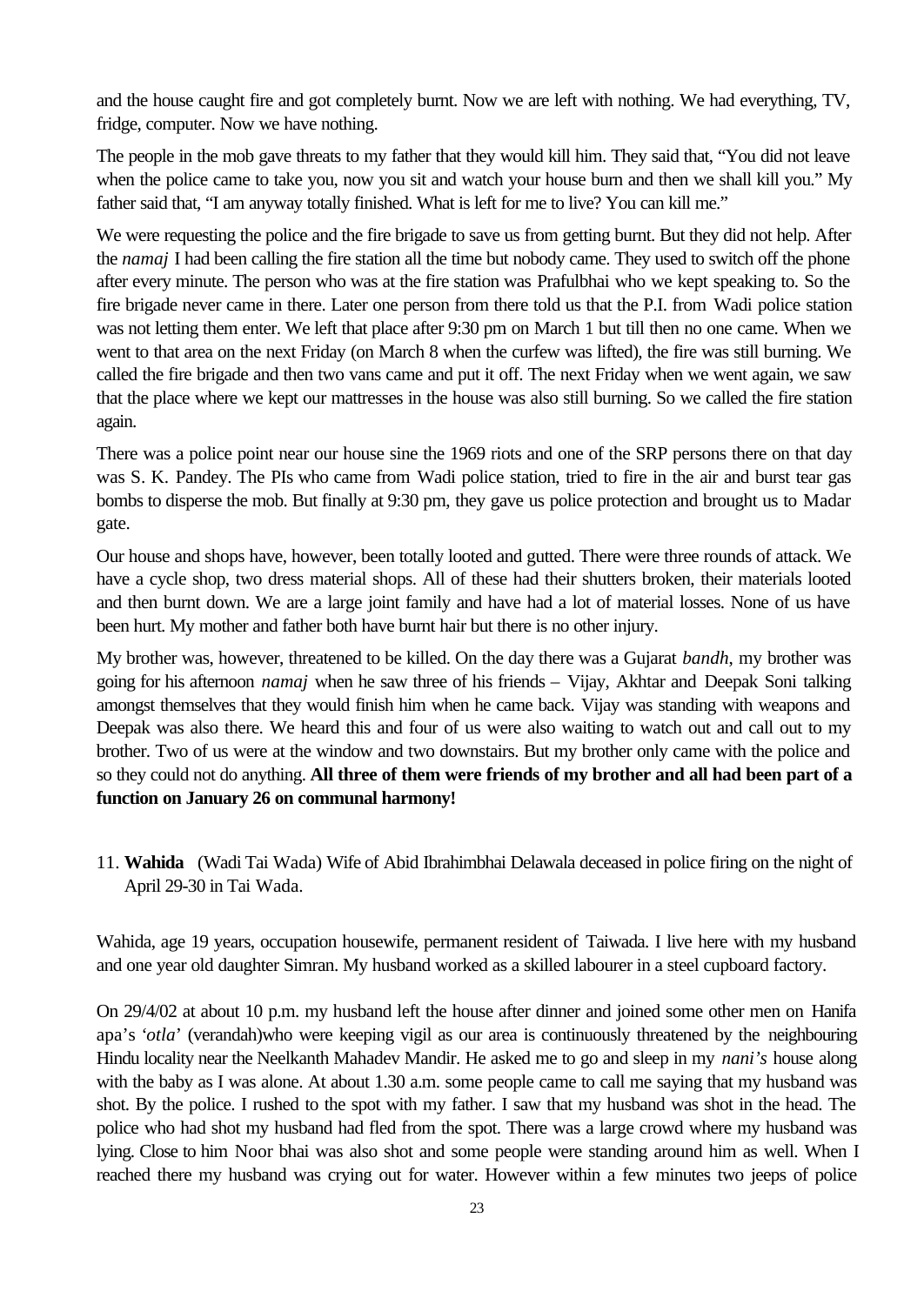(DCB) arrived on the scene and asked the crowd to disperse or else they would shoot us. I pleaded with them to allow me to give water to my husband but they pushed us aside with rifle buts. Then they burst tear gas shells near the two people who were shot The police said "*patti gayu*"(Its all over) and began dragging the bodies as if they were dead dogs. Then someone offered a handcart and they took the bodies away. When I inquired from people near Hanifa apa's house as to what had happened they told me that the men were seated in the darkness. Some policemen stealthily crept towards them from the side of the *masjid* and shouted run or we will shoot. My husband was shot as he was running. Some people recognised one Shri Parmar PSI.in the shooting party.

After the post mortem the bodies were returned to us but none of the other possessions on their person were handed over. Abid had the keys of the factory where he was working and the scooter keys of his employer's scooter. He also had a lot of money on his person as he kept all our savings in his pocket for fear we might have to run away any time. I don't know exactly how much money he had but he would give me Rs. 20 everyday to buy milk for the baby and for household expenses. At present I don't have a single penny. My sisters help me but this cannot continue as they are very poor. My family is also very poor. My parents in law are dead. We were a nuclear family. I often worry how will I pay the electricity bills, for gas etc. Will I ever get back my savings and my husband's clothes? How will I support myself and my one year old baby.

12. **Zubeda** (Wadi Tai Wada) wife of Noorbhai Yaroobhai Carvani (deceased in the incident described above)

(age 35 years, Occupation domestic servant. Permanent resident of Taiwada)

I live here with my husband and four children Jabir age 15, Farheen age 13, Akil age 10, mentally handicapped, and Julubia age 8. And my husband's extended family. My husband was self-employed. He was an automobile mechanic

On 29/4/02 only women were in the house. The men have been staying out due to fear as the police have raided our house before. At about 1.00 a.m. we heard that Abid had been shot. A few minutes later I got news that my husband has also been killed. I rushed to the spot with my sister He was shot below the ear. I felt very dizzy when I saw him so some women took me away. There were police around my husband's body. They were preventing us from going near. They were abusing the women in very filthy language. Meherunissa, my sister was pleading with the police but the police pushed her saying "if you try to go close we will shoot you" and he fired one shot which hit the wall of Noorbhai Pulaowala. My son Jabir contacted the local municipal corporator Mr. Bafati but even he could not help us. They dragged away my husband's body from the legs, they had no respect for a dead human being.

#### **13. Badrunissa Ismailbhai, (**Suleimani Chawl)

On 30/4/02. at about 9.30 p.m. a *sutli* bomb was thrown in the lane behind my house. My neighbour Idris, a 17 year old boy picked up the bomb and tried to throw it away from the houses but it burst in his hands and his entire palm was blown off. We informed the police. The police accused us of trying to throw the bomb and under that pretext began combing operations. That day they arrested 22 boys. Four of them were released because their exams were going on. They also began search operations, forcibly entering homes, vandalising property, breaking glasses, electricity meters, abusing and assaulting women particularly in houses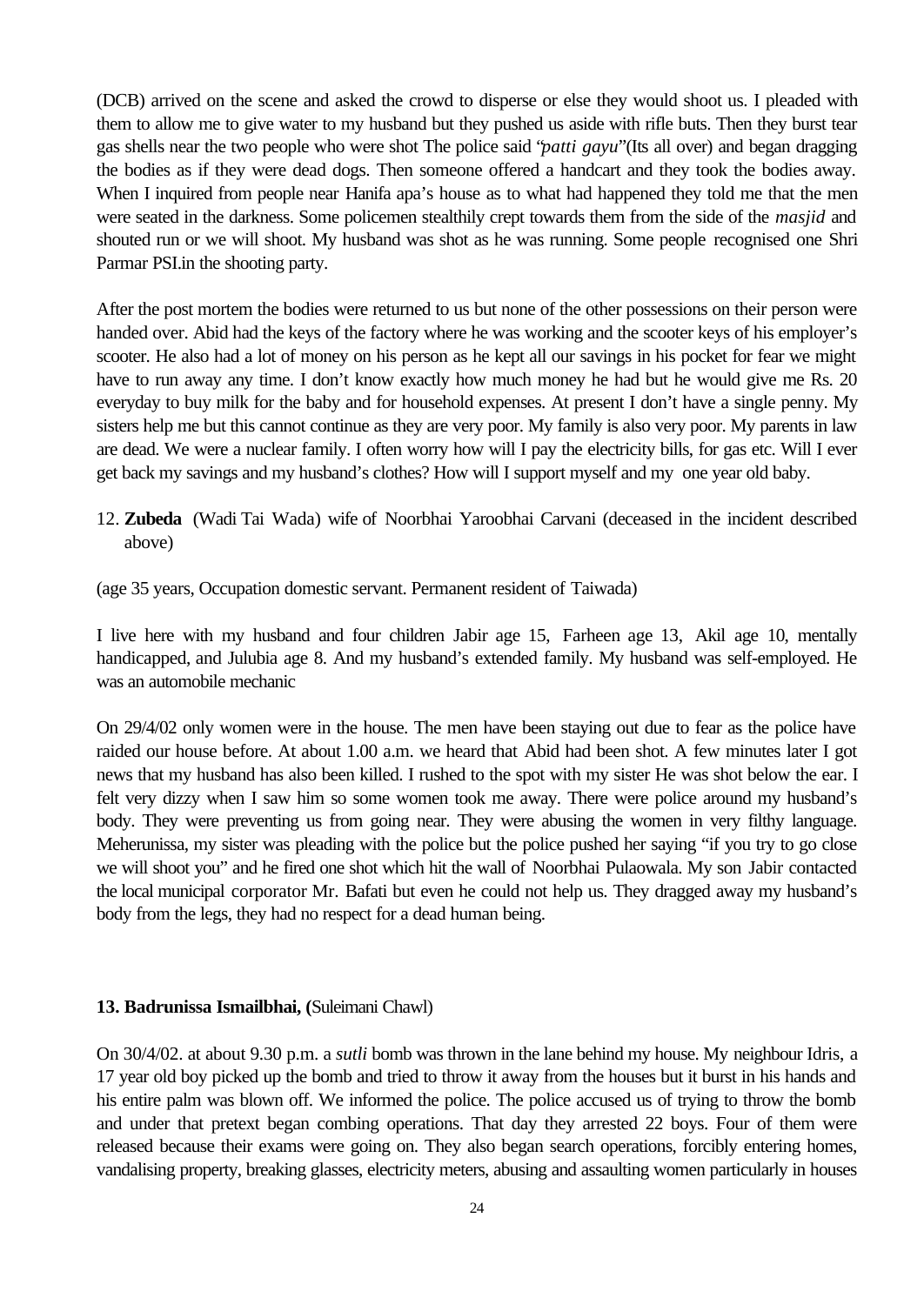where they could not find the men. They brutally beat up the boys as they arrested them and continued to assault them even in the jeep. Our boys were screaming like lambs being taken to the slaughter.

14. **Shahnaz Banoo**, (Suleimani Chawl) age 25 years.

 I have come to my mother's house for my delivery. I have brought along my four small children. On 30/4/02 the police forcibly entered my house. The children and four women, Wahida, Nasreen Banoo, Shameem Banoo and myself were in the house. The police abused us in very filthy language and hit Wahida with a *lathi* on her hand and Shameem later asking for our men. We said we did not know. They threatened to rape us and sexually violate us. They kicked my 4-year-old son Aftab and pointed a gun towards him. At that point all four of tried to protect the boy. They beat us mercilessly with *lathis* and rifle butts. Due to the beating I delivered prematurely. Our hands and legs are still swollen. (they show their injuries). We do not know if we have fractures, we could not get medical assistance for fear of being assaulted by the police again We have been managing with household remedies. The police kept saying that we will kill you then your men will be forced to come out. Among the police who beat us were a PI from Panigate police station and one Harish, who was not in uniform. The police were all drunk. When one of the *sahebs* told them 'its enough now, just stop' they replied 'you go ahead, we are doing our job.'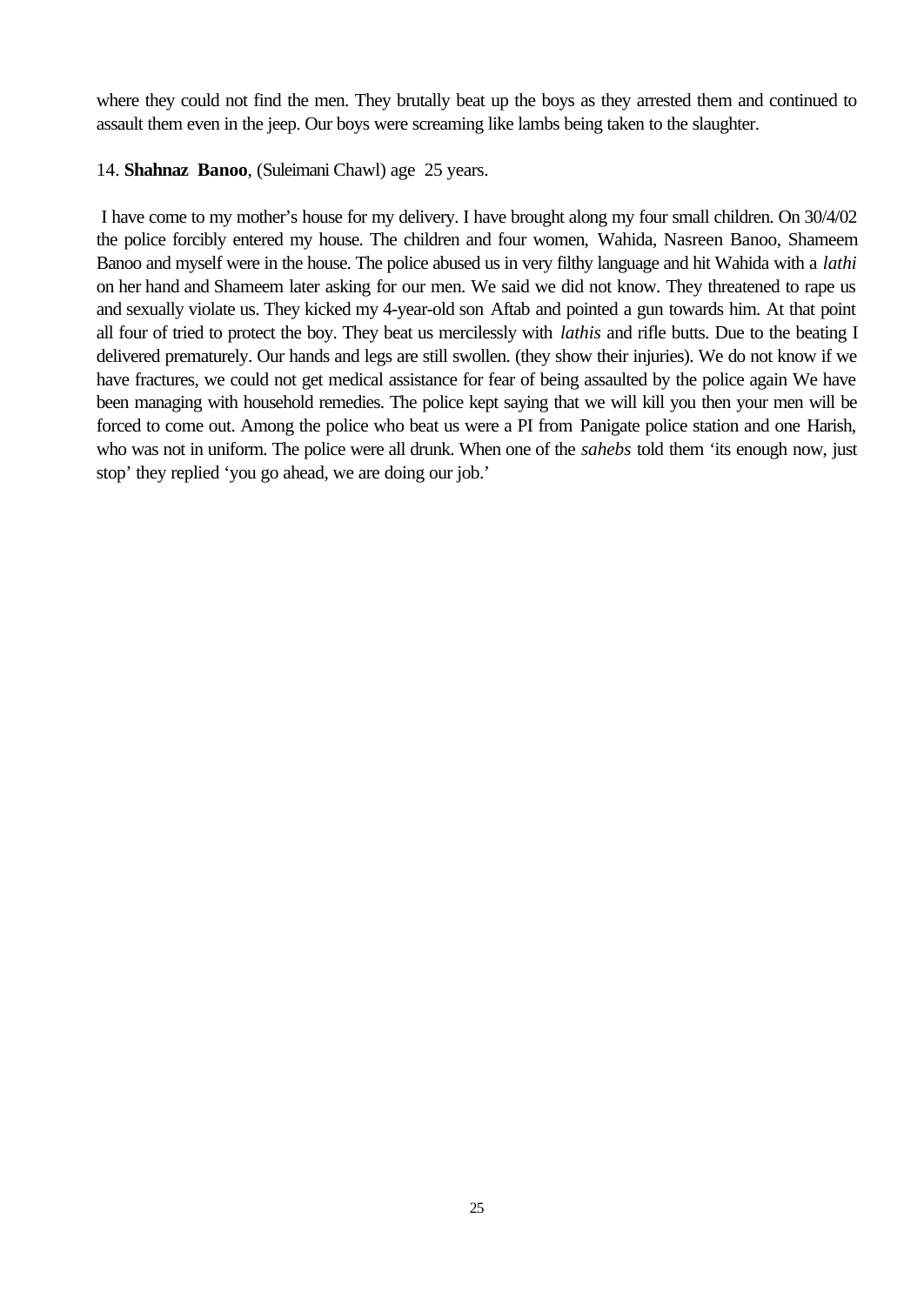#### **People's Union for Civil Liberties, Baroda and Shanti Abhiyan**

13, Pratap Kunj Society, Karelibaug, Vadodara – 390 018 Phone : 464210, 462328, Fax No: 340223 Email: shanti\_pucl@yahoo.com

April3, 2002 To,

The Honourable Prime Minister of India

Dear Prime Ministerji,

On the occasion of your visit to Gujarat, we take this opportunity of conveying to you our deep sense of anguish and anger at the way the state administration and the police have failed us in the aftermath of the Godhra incident. It would be more accurate to say, in fact, that the police have further victimised us.

The post-Godhra carnage has affected most of us women living in Vadodara in some way or the other. Lives of minority women have changed drastically. However, women from all communities are also affected by the reign of fear and the terror promoted by the state and the police. The Hindu women are caught in a fear psychosis that the 'other' will attack. A lot of this has to do with the rumours that are being systematically spread through various pamphlets and booklets. Livelihoods of all poor, working class women have been affected. The situation in the minority households is far more serious, and hunger has become an acute problem because the minority men too cannot go out to work. The deep sense of betrayal that women feel by neighbours and children 'who grew up in front of my eyes (or in my *aangan*)' is seen across classes.

Our experience is that the police has done selective and discriminatory 'combing'. While mobs have been attacking our localities and stoning our houses from definite directions, the police forces have not deigned to comb those areas and *bastis*. They have instead barged into our homes, defying all norms of decency, looking for weapons and our men. They have pulled us out of our homes, sometimes dragging us by our hair, they have abused us verbally and physically and given us *gaalis,* they have hit us and beaten us, sometimes so severely that many of us are left with broken limbs. Many pregnant women have been hit on their stomachs with butts of guns. Many old, widowed women have been similarly severely abused. Verbal abuse by the police having both sexual and religious connotations has deeply offended our dignity. They have violated our right to practice our religion by bursting in during our prayer timings and treating our Koran Sharif with disrespect. Our young underage boys have been picked up during these so-called combing operations and have been kept illegally in the jail for 8 to 10 days. Many of them have been beaten in the jail.

Several of us have complained to the police, identifying the perpetrators of these atrocities. So far no action has been taken. Many of us are scared to identify the persons who have inflicted psychological and physical violence on us. Our fear is that we will become the targets of further violence. We thought that the police is there for our protection, but our experience has proved otherwise.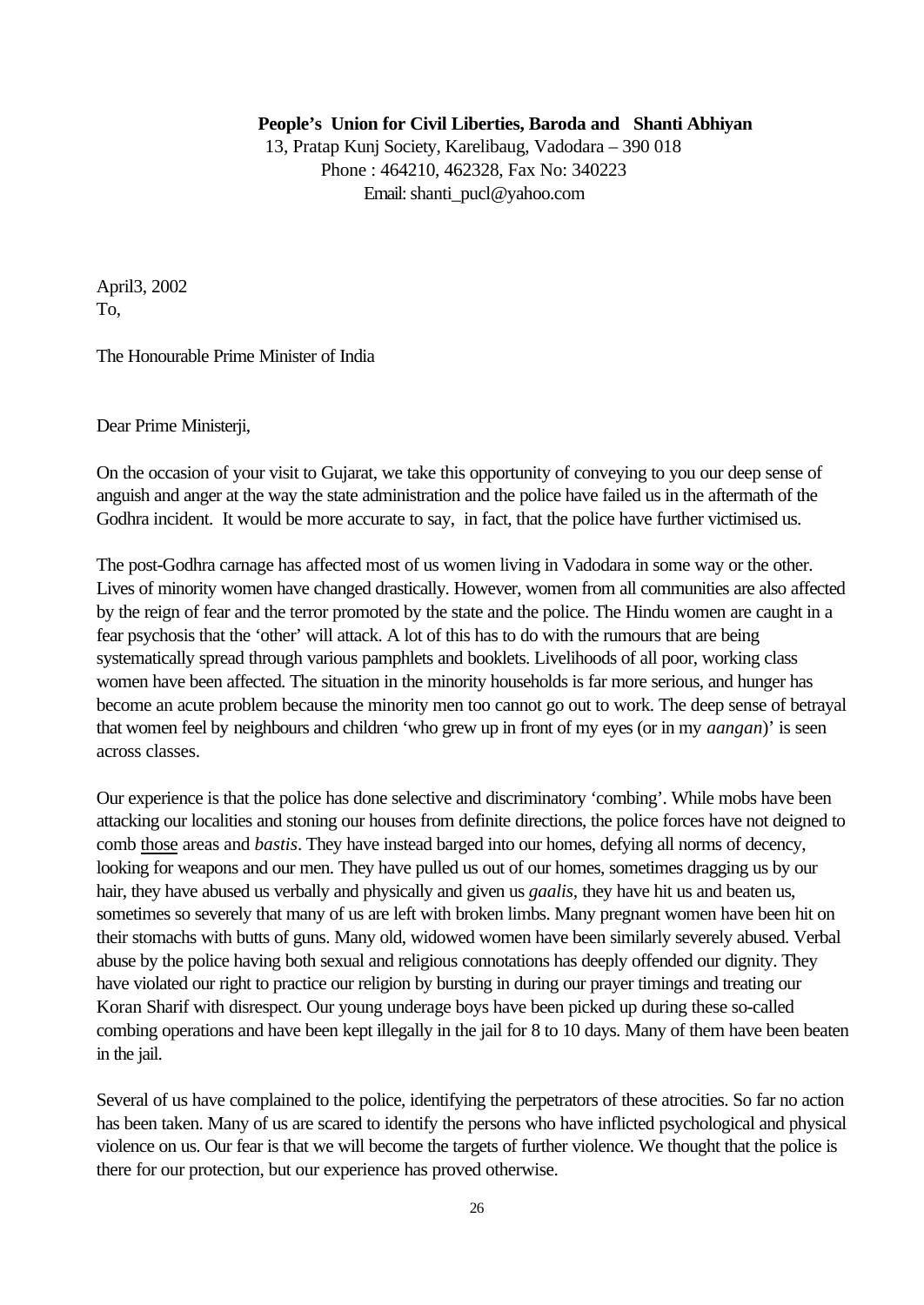Those of us living in camps and sheltering with relatives are terrified at the thought of returning home. The state government has so far not taken any action to ensure our safety if we decide to return to our homes. Our right to livelihood is obstructed because the administration has not been able to restore conditions in which we can ply our small businesses and trades. Many of us who are out of the camps are hungry because we haven't been able to go out and earn our food. Our children are distracted and fearful. With the schools closed they have nothing to keep them occupied. We fear to let them go out and play, lest the policemen from the neighbourhood police *chowky* decide their activities are anti-social. In short, Prime Ministerji, we have become prisoners in our own homes and are reduced to feeling apologetic about our very existence.

With the failure of the state government to act on our behalf, we had pinned our hopes on the NHRC. We are happy that Justice Verma and the other members of the team understood our plight. Now we hear that the state government has moved to reject the NHRC report. In this situation we wish to convey to you that we depend on you to take just action. We expect you to mete out justice. Our demands are as follows:

- Remove biased police and state personnel
- Take strict action against those whom we identify as perpetrators of violence on us
- Ensure a swift return to normalcy in the state.
- Ensure security of life and livelihood

We look forward to your positive action to ensure the above.

In anticipation,

Women from Baroda Tulsiwadi, Bawamanpura, Wadi Tai Wada, Roshannagar, Bahaar Colony, Machhipeeth, Alishaan Apartments, Baranpura

Supported by: Women's organisations **S**HISHU MILAP, SAHIYAR, OLAKH, Maya Valecha, Jehanara Rangrez, Bina Srinivasan, Nandini Manjrekar, Deeptha Achar, Renu Khanna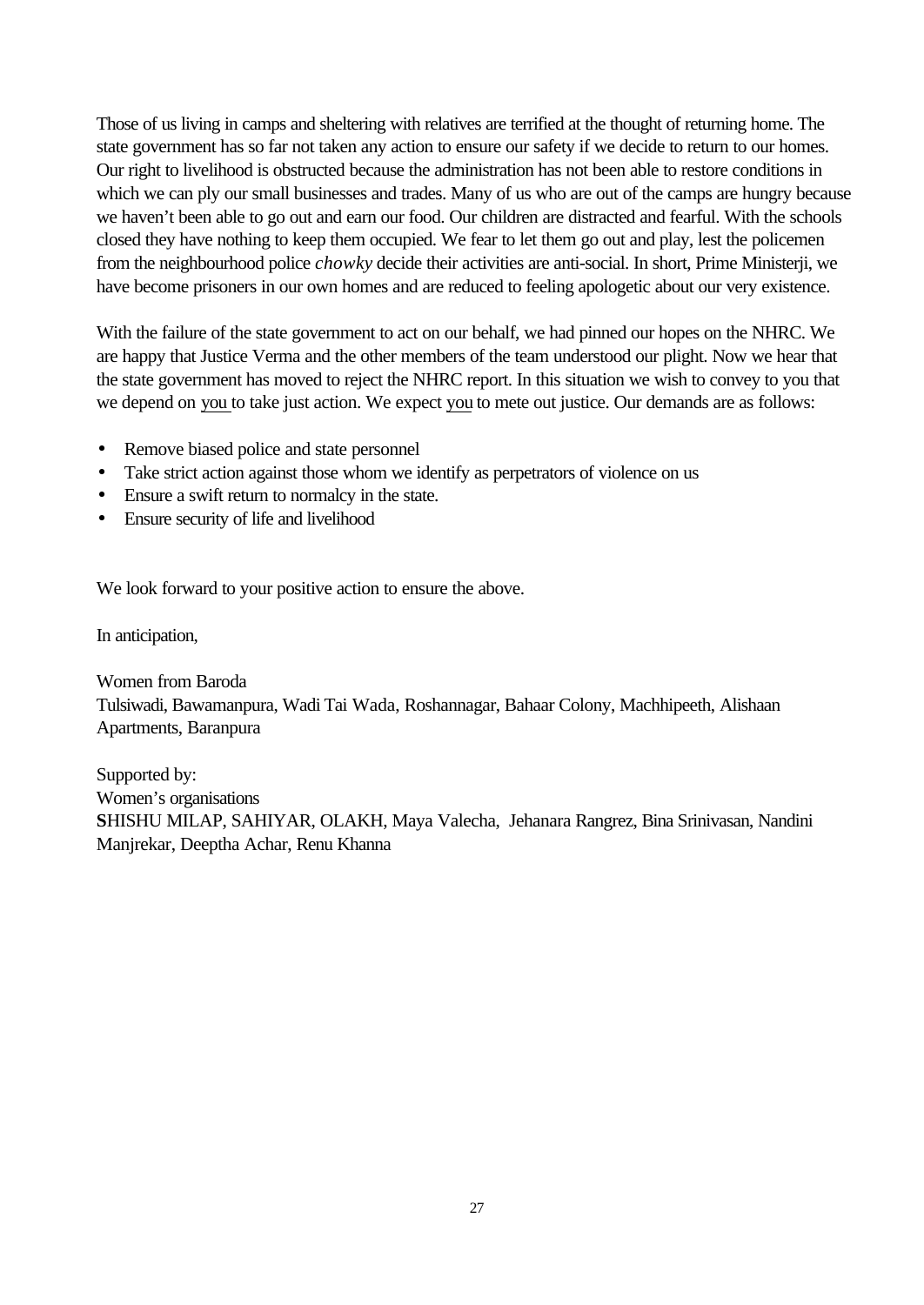**People's Union for Civil Liberties, Baroda and Shanti Abhiyan**

13, Pratap Kunj Society, Karelibaug, Vadodara – 390 018 Phone : 464210, 462328, Fax No: 340223 Email: shanti\_pucl@yahoo.com

To May 13, 2002

The President of India, Rashtrapati Bhavan, New Delhi.

Dear Honourable President,

As we gather together on the occasion of Baroda Ekta Diwas, we, the men and women of Baroda wish to bring several current issues to your notice. The happenings in Gujarat since Feb. 27, 2002 have affected the women of Baroda grievously. We would like your high and honourable office to take cognizance of these happenings and initiate the needed corrective measures. The genocide unleashed by the state authorities has gone on long enough and is destroying the entire fabric of our society.

We want to point out that the post-Godhra carnage has affected most women living in Vadodara in some way or the other. Lives of minority women have changed drastically. They have lost their homes, their social support systems, and their livelihoods. And women from all communities are affected by the reign of hatred, fear and the terror promoted by the state and the police.

The police have done selective and discriminatory 'combing'. While mobs have been attacking localities and stoning houses from definite directions, the police forces have not deigned to comb those areas and *bastis*. Policemen have instead barged into homes of minority women, defying all norms of decency, looking for weapons and their men. They have pulled women out of their homes, sometimes dragging them by their hair. It is surprising that in these sort of combing operations, no women police were present at all. The abuses, verbal and physical, cannot be described. The policemen, many of them drunk have uttered filthy *gaalis,* they have hit and beaten women, sometimes so severely that many have been left with broken limbs. Many pregnant women have been hit on their stomachs with butts of guns. Many old, widowed women have been similarly severely abused. Verbal abuse by the police, having both sexual and religious connotations has deeply offended our dignity. They have violated citizens' right to practice their religion by bursting in during prayer timings and treating their prayer books with disrespect. Young underage boys have been picked up during these so-called combing operations and have been kept illegally in the jail for 8 to 10 days. Many of them have been beaten in the jail.

The combing operations too have affected majority women similarly. Several poor migrant men workers have been picked up from within their homes and illegally detained just to fulfil the numbers game. Their wives have been left to fend for themselves and their children without any information or explanation.

Several of us have complained to the police, identifying the perpetrators of these atrocities. So far no action has been taken. Many of us are scared to identify the persons who have inflicted psychological and physical